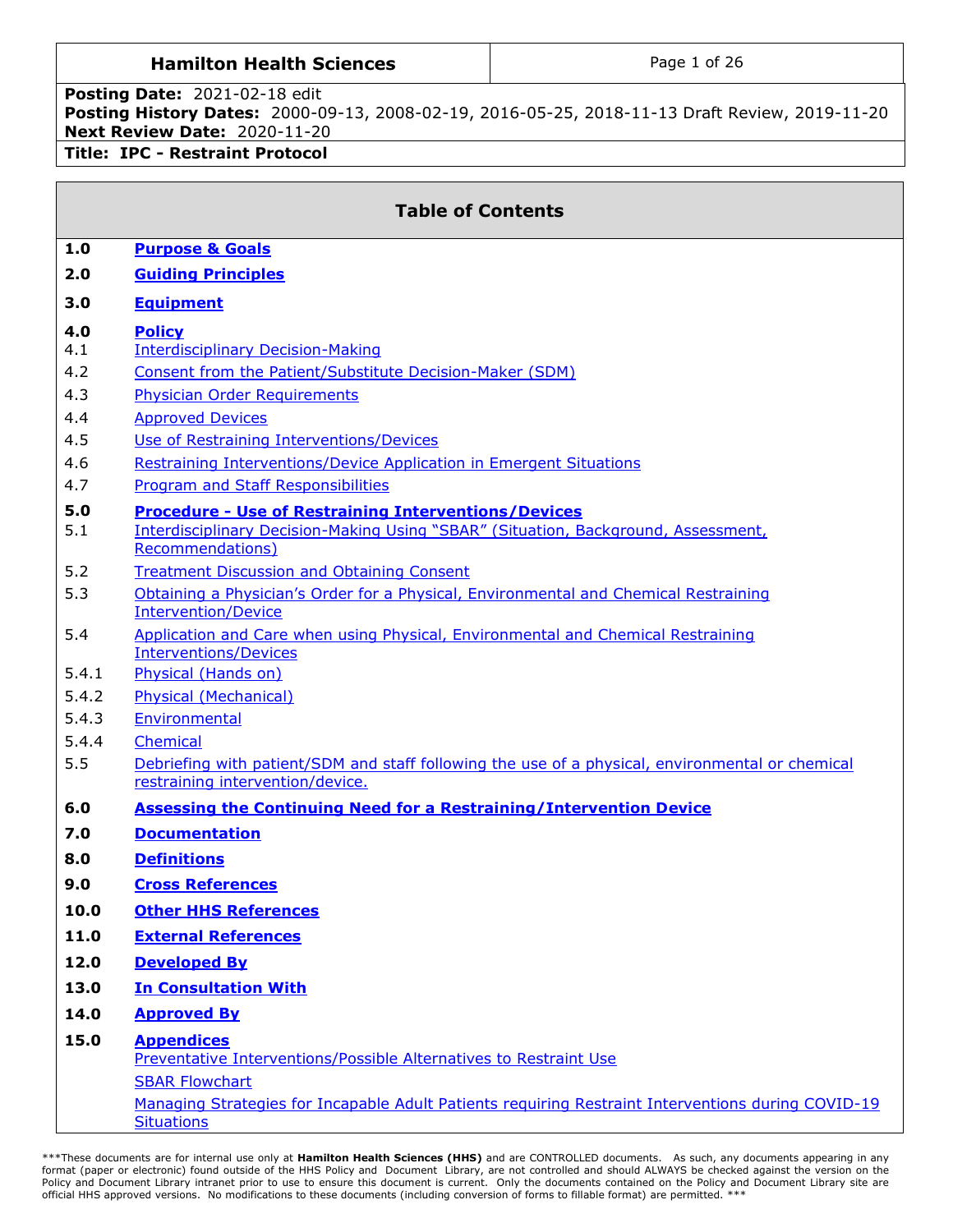### **Hamilton Health Sciences Page 2 of 26**

**Posting Date:** 2021-02-18 edit

**Posting History Dates:** 2000-09-13, 2008-02-19, 2016-05-25, 2018-11-13 Draft Review, 2019-11-20 **Next Review Date:** 2020-11-20

**Title: IPC – Restraint Protocol** 

## **Applies to: All Staff and Physicians at Hamilton Health Sciences (HHS).**

**Safety Alert**: At HHS, only physicians are authorized to order restraints including chemical restraints.

## **1.0 Purpose & Goals**

<span id="page-1-0"></span>HHS aspires to provide safe, therapeutic and clinically appropriate care and services in a [restraint](#page-11-1) free environment.

- 1.1 The purpose of this protocol is to outline the standards of practice for the use of restraining [interventions/devices](#page-11-2) including the care of the patient when restraints must be used as a last resort.
- 1.2 This protocol applies to all i[npatient](#page-11-3) and ambulatory settings (emergent and non-emergent patient care situations) at HHS where the use of physical (i.e. hands-on and mechanical techniques), environmental, or chemical interventions/devices restrict movement or behaviour. Such interventions/devices support the plan of care and can be used for restraining (also see Appendix: Managing Strategies for Incapable [Adult Patients requiring Restraint Interventions](#page-20-0)  [during COVID-19 Situations](#page-20-0) for additional guidance.
- 1.3 This protocol excludes patient care situations where the use of an intervention or device that restricts movement is deemed necessary to transport a patient, carry out a procedure, investigation, or therapy safely for a set time and with constant supervision (e.g. holding a patient for a very brief period of time to do an x-ray).

## <span id="page-1-1"></span>**2.0 Guiding Principles**

2.1 HHS is committed to providing appropriate medical treatment to patients and ensuring a safe environment for patients, visitors, volunteers and staff. Patient autonomy, dignity and mobility must be respected at all times and facilitated as much as is reasonably possible while maintaining a safe, therapeutic environment.

This policy is written in compliance with:

(1) the Ontario *Health Care Consent Act,1996*, which sets out the elements of valid consent and the test for determining capacity with respect to decisions concerning treatment, admission to care facilities and personal assistance services;

(2) the Ontario *Patient Restraints Minimization Act, 2001*, which governs the use of patient restraints in public and private hospitals; and

(3) the Ontario *Mental Health Act*, which sets out documentation requirements with respect to the use of restraints in psychiatric facilities. Please note that Hamilton Health Sciences is a designated psychiatric facility under the *Mental Health Act*.

(4) Common Law, a right and a duty to restrain [the patient] when necessary to protect them, other patients, or others lawfully on the premises (staff or other patients) from harm and to prevent endangerment to the safe environment of the hospital or facility.

- 2.2 Appropriate care in a safe and respectful environment for patients, visitors, volunteers and staff at HHS is the priority. The use of restraints within HHS must be respectful, considered and responsible using the following principles:
	- Assessment, prevention and alternative approaches to restraint use are first explored.
	- De-escalation, intervention and crisis management strategies are employed in a timely way.
	- Restraints are used as a last resort, and only for the shortest duration of time reasonably possible, where there is a serious risk of bodily harm to the patient or others, and when prevention, alternative approaches such as de-escalation and crisis management strategies have failed to keep the individual or others safe.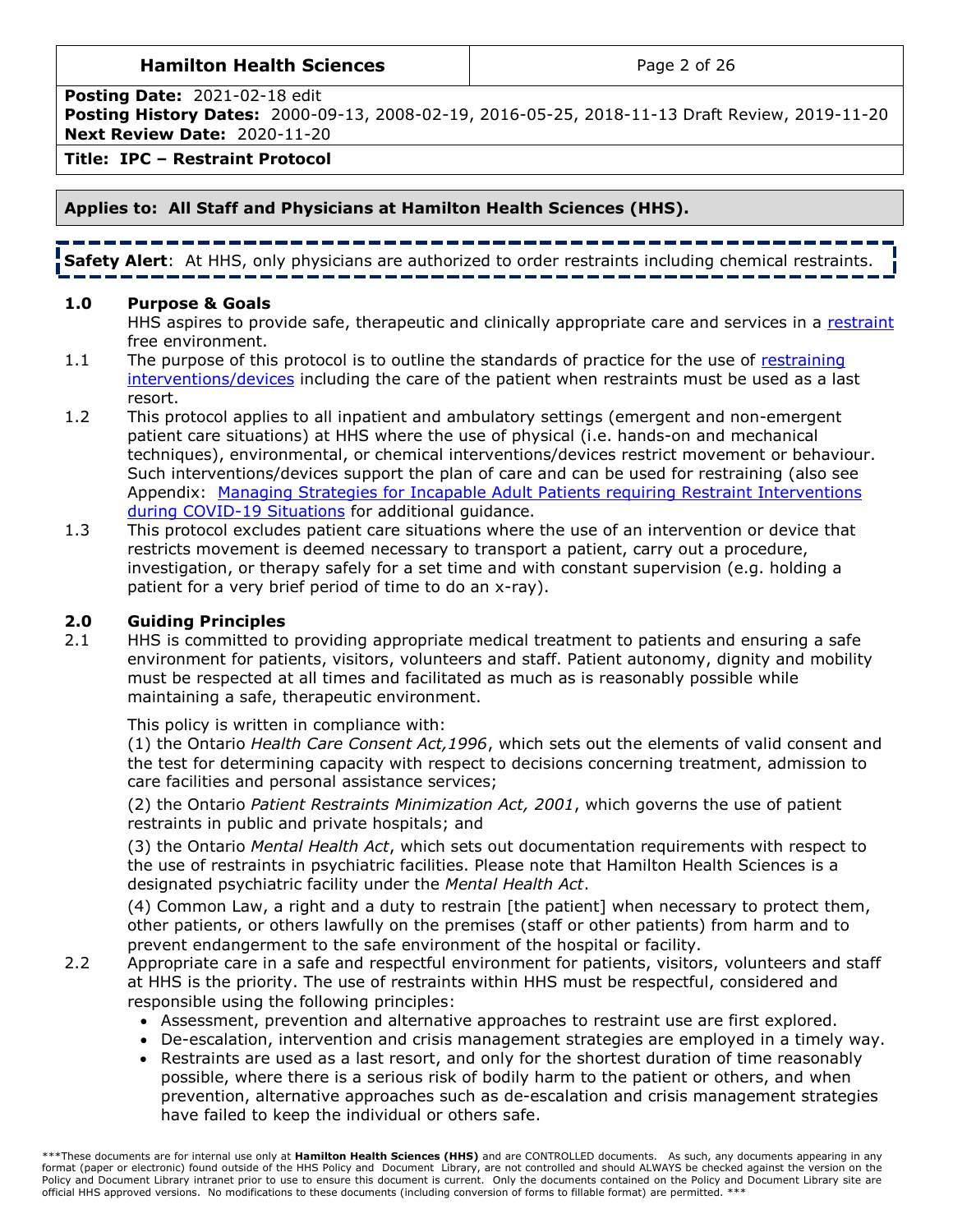### **Hamilton Health Sciences**  $\qquad$  |  $\qquad$  Page 3 of 26

**Posting Date:** 2021-02-18 edit

**Posting History Dates:** 2000-09-13, 2008-02-19, 2016-05-25, 2018-11-13 Draft Review, 2019-11-20 **Next Review Date:** 2020-11-20

## **Title: IPC – Restraint Protocol**

Restraints are never used for the purposes of discipline, coercion, staff convenience, or as a replacement for adequate levels of staff.

2.3 Any program-specific guidelines related to restraint use must be consistent with this protocol.

## <span id="page-2-0"></span>**3.0 Equipment**

- 3.1 Only HHS approved equipment is to be used (see [HHS Approved](https://ishare.hhsc.ca/sites/committees/cbp/Documents/List%20of%20HHS%20Mechanical%20Restraints%20March%202019.pdf) Equipment List).
- 3.2 Staff must have easy access to current manufacturer's guidelines for HHS approved equipment, being used as a [restraining](#page-11-1) device. An up to date inventory of manufacturers' guidelines will be made available.

# <span id="page-2-1"></span>**4.0 Policy**

## <span id="page-2-2"></span>**4.1 Interdisciplinary Decision-Making**

- 4.1.1 The health care team is responsible for using knowledge, skill, and judgment to determine the appropriate restraining intervention/device or combination thereof that meets the needs of the patient and is aligned with the principles above.
- 4.1.2 Restraining interventions/devices are considered temporary and must be discontinued as soon as is reasonably possible. The potential for discontinuing the restraining intervention/device and the use of alternatives must be continuously reviewed by an assigned health care practitioner throughout each shift using the SBAR assessment framework outlined in [Interdisciplinary](#page-19-0)  Decision-[Making Using "SBAR"](#page-19-0), and the restraining intervention/device discontinued as soon as is reasonably possible.

## **4.2 Consent from the Patient/Substitute Decision-Maker (SDM)**

## 4.2.1 NON EMERGENT SITUATIONS

<span id="page-2-3"></span>In reviewing options (restraining interventions/devices and their alternatives), the health care team must discuss the benefits and risks of each option with the capable patient or SDM (where the patient is incapable) prior to collaborative decision-making regarding the inclusion of restraining interventions/devices in a plan of care. This care plan will be reviewed by the team with the patient and SDM (where the patient is incapable) for ongoing use or non-use of restraining interventions/devices (see MAC - Consent, Withdrawal or Refusal of Consent for [Treatment Policy\)](http://policy.hhsc.ca/default.aspx?page=11&class27.IdType=policy&class27.Id=60699).

Documented informed consent is required before a restraining intervention/device can be applied unless the circumstances constitute an 'emergent situation' as set out in [Emergent Situation](#page-2-6) below.

## 4.2.2 EMERGENT SITUATIONS

<span id="page-2-6"></span>In an emergent situation a restraint may be used in the absence of consent when immediate action is necessary to prevent serious bodily harm to the person or to others (Common law). (see Restraining [Interventions/Device Application in an Emergent Situation](#page-3-1) and Appendix: Managing Strategies for Incapable [Adult Patients requiring Restraint Interventions during COVID-](#page-20-0)[19 Situations\)](#page-20-0).

## **4.3 Physician Order Requirements**

<span id="page-2-4"></span>All restraining interventions and devices require the order of a physician. For emergent situations see [Restraining Interventions/Device Application in an Emergent Situation.](#page-3-1)

## <span id="page-2-5"></span>**At HHS, only physicians are authorized to order restraints including chemical restraints.**

## **4.4 Approved Devices**

4.4.1 Only restraining interventions/devices listed in the [HHS](https://ishare.hhsc.ca/sites/committees/cbp/Documents/List%20of%20HHS%20Mechanical%20Restraints%20March%202019.pdf) Approved Equipment List (see HHS [Approved Equipment List\)](https://ishare.hhsc.ca/sites/committees/cbp/Documents/List%20of%20HHS%20Mechanical%20Restraints%20March%202019.pdf) may be used.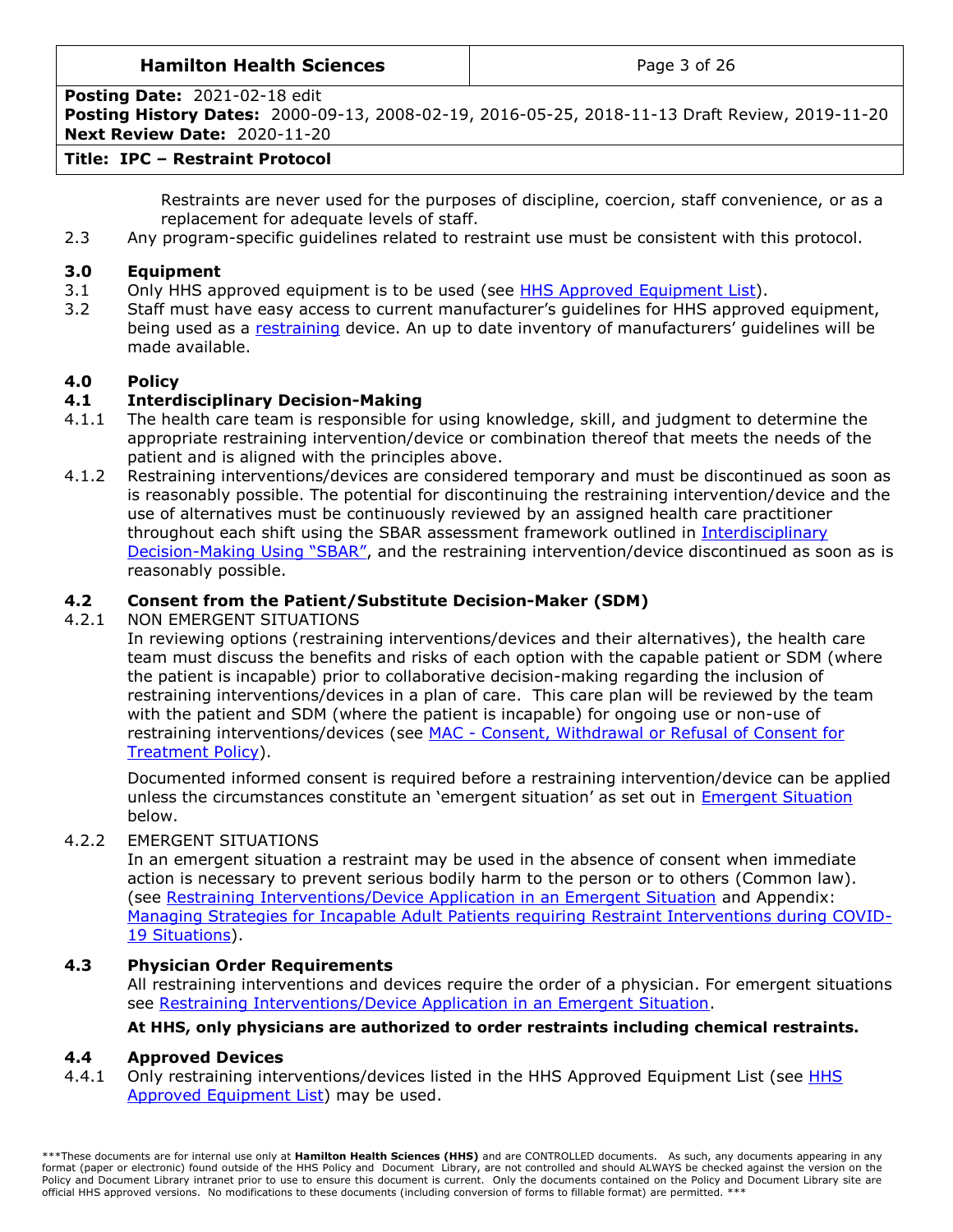## **Hamilton Health Sciences**  $\qquad$  |  $\qquad$  Page 4 of 26

**Posting Date:** 2021-02-18 edit

**Posting History Dates:** 2000-09-13, 2008-02-19, 2016-05-25, 2018-11-13 Draft Review, 2019-11-20 **Next Review Date:** 2020-11-20

## **Title: IPC – Restraint Protocol**

- 4.4.2 Proposed revisions or additions to the HHS Approved Equipment List must be presented to the HHS Restraints Best Practice Committee for approval prior to use (see [Request for New](https://ishare.hhsc.ca/corporate/psc/RequisitionToPurchase/eRTP/SitePages/Home.aspx) [Restraining Interventions/Devices](https://ishare.hhsc.ca/corporate/psc/RequisitionToPurchase/eRTP/SitePages/Home.aspx) ).
- 4.4.3 On approval, the HHS Restraints Best Practice Committee will provide direction to update the HHS Approved Restraining Interventions/Devices List.
- <span id="page-3-0"></span>**4.5 Use of Restraining Interventions/Devices General Principles**
- 4.5.1 All restraint prevention strategies and reasonable alternatives (see Appendix: [Preventative](#page-14-0)  [Interventions/Possible Alternatives to Restraint Use\)](#page-14-0) should be considered prior to the use of restraint and all reasonable alternatives should be attempted. The use of restraint must never be for punitive reasons.
- 4.5.2 Restraining interventions/devices should only be used as a last resort when there exists an imminent risk of serious bodily harm to the individual or others, and where no other less restrictive intervention would be effective.

Wherever possible, staff should provide patients and/or SDM with a choice of available restraint options, and patient's selected restraint should be implemented.

Staff should provide the patient and/or SDM with an explanation of the preparation and application of the restraint.

- 4.5.3 Debriefing with the patient and/or SDM after initial use of a restraining intervention/device is a necessary component of the process and can assist with preventing future scenarios requiring the use of a restraining intervention/device. Debriefing should include a summary of the application of the SBAR process (see [Interdisciplinary Decision-](#page-4-2)Making Using "SBAR").
- 4.5.4 All physical (hands-on and mechanical), environmental and chemical restraining interventions/devices must be applied or used according to this protocol and program-specific guidelines. In addition, all mechanical (physical) restraining devices must be applied according to the manufacturer's instructions.
- <span id="page-3-1"></span>**4.6 Restraining Interventions/Device Application in an Emergent Situation** (see Appendix: [Managing Strategies for Incapable Adult Patients requiring Restraint](#page-20-0)  [Interventions during COVID-19 Situations\)](#page-20-0).
- 4.6.1 When immediate action is necessary to protect a patient or others from serious bodily harm a health care provider can initiate a physical (i.e. hands-on and mechanical techniques), or environmental restraint without consent and without a physician's order. The physician's order must be obtained as soon as is reasonably possible following the initiation of the patient's restraint if the restraint use is to continue (Please note re **chemical restraints**: A physician's order is required **prior to administration**).

The consent of the patient's SDM should be obtained where possible and as appropriate.

- 4.6.2 Emergencies are time-limited. The restraining intervention/device must be removed when the situation no longer meets the 'emergent situation' criteria set out in [section 4.2.2](#page-2-6) above (i.e., there is no longer imminent danger to the patient or to others).
- 4.6.3 The SDM (where patient is incapable) and physician must be contacted at the first reasonable opportunity to advise of the use of the restraining intervention/device.
- 4.6.4 The team uses the SBAR process outlined in [Interdisciplinary Decision-](#page-19-0)Making Using "SBAR" to determine whether the intervention is required on an ongoing basis and appropriate consent and orders are obtained.
- 4.6.5 In all cases where restraining interventions/devices have been used, debriefing with staff should be conducted to provide opportunity for learning, reflection, quality improvement and team support. Debriefing with the patient is also necessary in order to establish strategies to prevent the need for restraint in the future.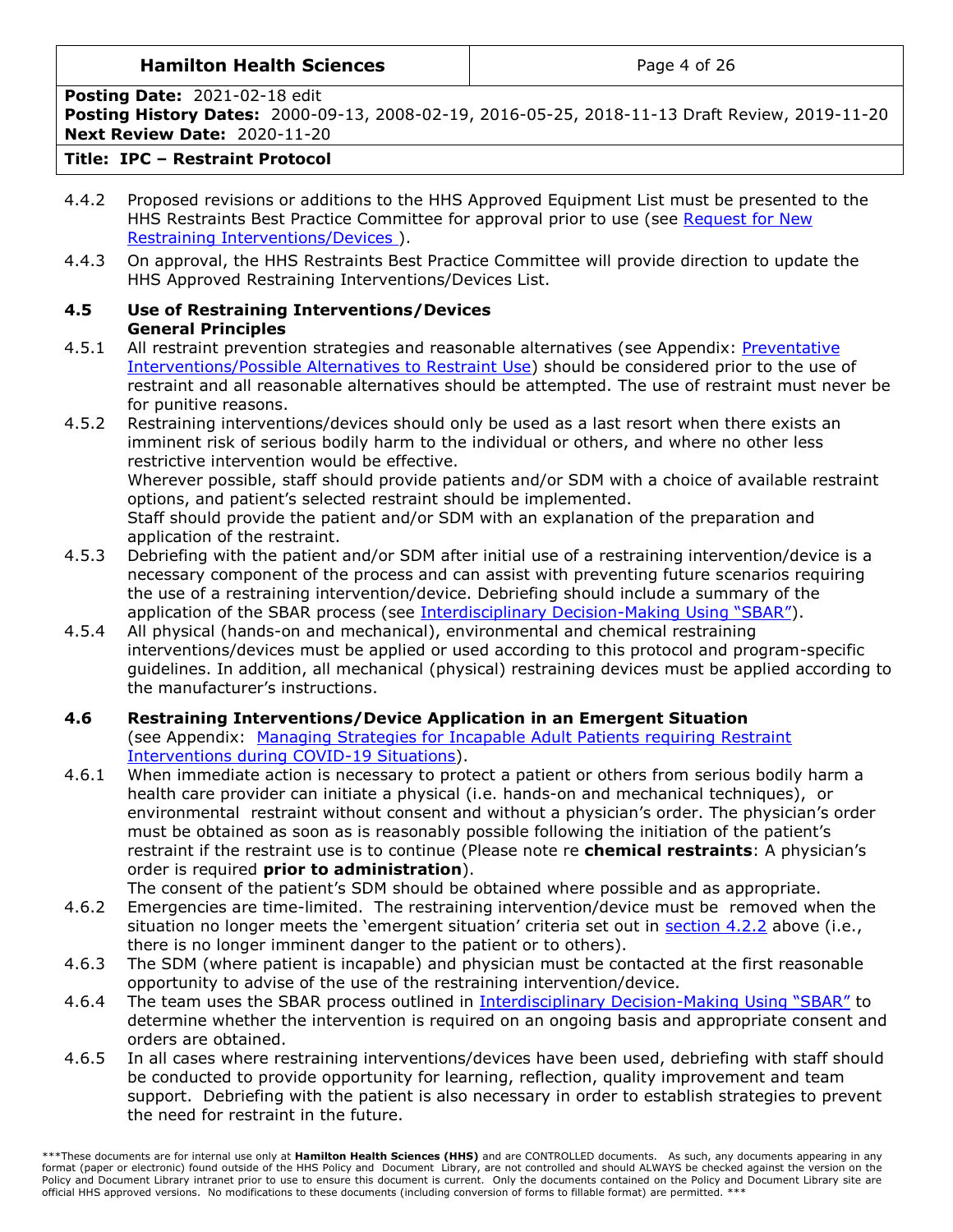Page 5 of 26

**Posting Date:** 2021-02-18 edit

**Posting History Dates:** 2000-09-13, 2008-02-19, 2016-05-25, 2018-11-13 Draft Review, 2019-11-20 **Next Review Date:** 2020-11-20

**Title: IPC – Restraint Protocol** 

# <span id="page-4-0"></span>**4.7 Program and Staff Responsibilities**

- 4.7.1 Clinical Programs have an ongoing responsibility to:
	- Ensure all levels of staff have education, training and regular updates regarding the restraint policy and procedures, and the application and use of equipment.
	- Provide access to manufacturers' instructions for the use of restraining devices.
	- Develop program-specific guidelines (as required) to direct the application of this protocol to the specific program's patient population.
- 4.7.2 Staff are responsible to remain current and competent regarding this protocol.

# <span id="page-4-1"></span>**5.0 Procedure - Use of Restraining Interventions/Devices**

<span id="page-4-2"></span>**5.1 Interdisciplinary Decision-Making Using "SBAR"** (Situation, Background, Assessment, Recommendations) [see Appendix: [Interdisciplinary Decision-Making Using SBAR](#page-19-0) Flowchart].

Using the SBAR framework the health care team:

| $S -$ | Reviews the patient safety/risk situation                                                                                                                                                                                                                                                                                                                                                                                                                                                                                                                                                                                                                                                                                                                                                                                                                                                                                                                                                                                                                                                                                                               |
|-------|---------------------------------------------------------------------------------------------------------------------------------------------------------------------------------------------------------------------------------------------------------------------------------------------------------------------------------------------------------------------------------------------------------------------------------------------------------------------------------------------------------------------------------------------------------------------------------------------------------------------------------------------------------------------------------------------------------------------------------------------------------------------------------------------------------------------------------------------------------------------------------------------------------------------------------------------------------------------------------------------------------------------------------------------------------------------------------------------------------------------------------------------------------|
|       | • What is the patient doing?                                                                                                                                                                                                                                                                                                                                                                                                                                                                                                                                                                                                                                                                                                                                                                                                                                                                                                                                                                                                                                                                                                                            |
| $B -$ | Reviews the <b>background</b> to the situation<br>• Why is the patient doing this?<br>• What is the underlying cause?<br>• When or under what circumstances is the situation occurring?<br>• Where does the situation occur?<br>Considers the patient's:<br>• Cognitive status (psychosis, delirium, confusion)<br>• Mental status<br>• Medical status<br>• Physical status (hunger, fatigue, pain, substance use/withdrawal)<br>• Functional status<br>• Psychosocial factors (loneliness, sadness)<br>• Culture<br>• Environmental factors/triggers<br>• Capacity for decision-making (see MAC - Consent, Withdrawal or Refusal of Consent for Treatment<br>Policy)<br>• History of use of restraining interventions/devices<br>• Trauma history                                                                                                                                                                                                                                                                                                                                                                                                      |
| $A -$ | <b>Assesses:</b><br>• Alternatives tried and results, which could include -<br>Removing triggering stimulus when possible.<br>$\circ$<br>Moving patient to a more or less stimulating environment.<br>$\circ$<br>Moving other patients out of the area if the patient cannot be safely moved to an alternative<br>location.<br>$\circ$<br>Diversion strategies (i.e. music, food, conversation)<br>$\circ$<br>Communicating clearly with the patient - be direct - set behavioural limits - explain the<br>progression of intervention should the behaviour continue.<br>$\circ$<br>Asking the patient what measures help meet his/her behavioural expectations.<br>Observational care (see NUR - Patient Observational Care Protocol).<br>Risks and benefits of all possible alternatives for responding to the safety/risk situation (see<br>$\circ$<br>Appendix: Preventative Interventions/Possible Alternatives to Restraint Use for alternatives).<br>Risk and benefit of using restraining interventions/devices or choosing not to use one. Risk for<br>potential harm could include:<br>Bruising, skin abrasions<br>$\circ$<br>Loss of balance |

\*\*\*These documents are for internal use only at **Hamilton Health Sciences (HHS)** and are CONTROLLED documents. As such, any documents appearing in any format (paper or electronic) found outside of the HHS Policy and Document Library, are not controlled and should ALWAYS be checked against the version on the Policy and Document Library intranet prior to use to ensure this document is current. Only the documents contained on the Policy and Document Library site are official HHS approved versions. No modifications to these documents (including conversion of forms to fillable format) are permitted. \*\*\*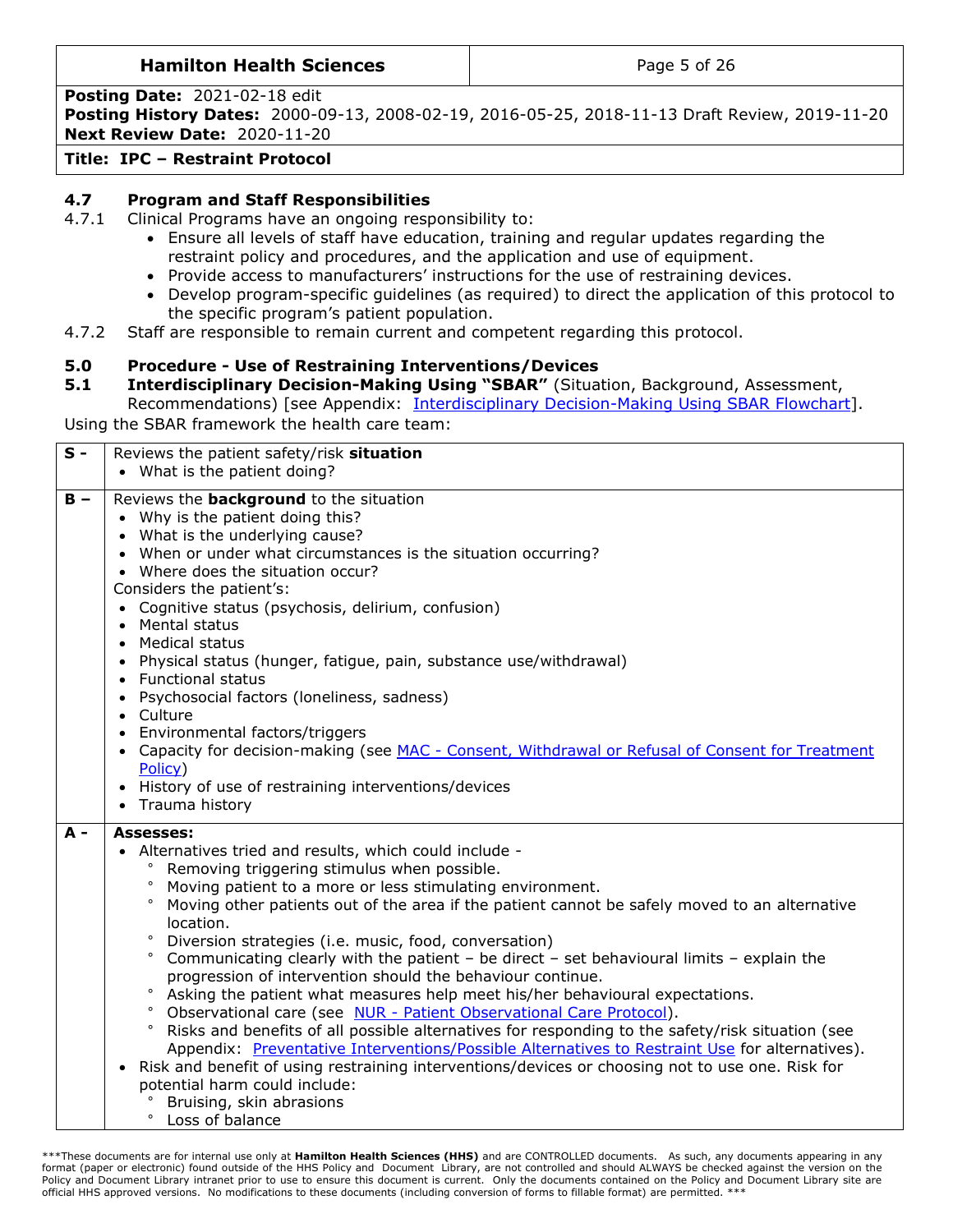Page 6 of 26

**Posting Date:** 2021-02-18 edit

**Posting History Dates:** 2000-09-13, 2008-02-19, 2016-05-25, 2018-11-13 Draft Review, 2019-11-20 **Next Review Date:** 2020-11-20

## **Title: IPC – Restraint Protocol**

<span id="page-5-1"></span><span id="page-5-0"></span>

|              | Emotional responses including depression, anger and humiliation<br>Serious life threatening medical complications including cardiac event, fractures, asphyxiation<br>and strangulation.                                                                                                                                                                                                                                                                                                                                                                                                                                                                                                                                                                                                                                                                                                                                                                                                                                                                                          |
|--------------|-----------------------------------------------------------------------------------------------------------------------------------------------------------------------------------------------------------------------------------------------------------------------------------------------------------------------------------------------------------------------------------------------------------------------------------------------------------------------------------------------------------------------------------------------------------------------------------------------------------------------------------------------------------------------------------------------------------------------------------------------------------------------------------------------------------------------------------------------------------------------------------------------------------------------------------------------------------------------------------------------------------------------------------------------------------------------------------|
| $R -$        | <b>Recommends:</b> Document a plan of care related to alternatives and/or use of restraining<br>interventions/devices.                                                                                                                                                                                                                                                                                                                                                                                                                                                                                                                                                                                                                                                                                                                                                                                                                                                                                                                                                            |
| 5.2          | <b>Obtaining Consent</b><br>. Outline goals of care, care plan and intervention options within plan including restraint use.<br>Describe risks and benefits of the restraint proposed.<br>• Provide patient/SDM with information on how they can be involved in patient care (see<br>Restraint - Patient and Family Information pamphlet).<br>• Through discussion with patient and SDM, obtain informed consent for the use of the<br>restraint(s).<br>When conflict emerges the team works collaboratively with the patient and SDM to resolve<br>issues. If needed the team or patient and family can access support through the Patient<br>Experience office or through the clinical ethics office.<br>• Document treatment goals, plan and consent as per HHS standards.                                                                                                                                                                                                                                                                                                     |
| 5.3<br>5.3.1 | Obtaining a Physician's Order for a Physical, Environmental and Chemical Restraining<br><b>Intervention/Device</b><br>An order for a physical or environmental restraining intervention/device must include:<br>• Specific behaviours requiring the use of restraint.<br>• Specific type of restraint.<br>• Any additional clinical monitoring required such as vital signs and their frequency (refer to<br>Application and Care when using Physical, Environmental and Chemical Restraining<br>Interventions/Devices for standard care of patient while a restraining intervention/device is<br>in use).<br>• Behavioural criteria for termination of intervention/device.<br>Note: The reassessment date for discontinuing or reordering a restraining intervention/device by<br>the physician needs to be determined by each program and outlined in the program-specific<br>guidelines of the particular program. The need for the use of the restraining intervention/device<br>must be continually reassessed (a minimum of every shift) and as described in Assessing the |
| 5.3.2        | Continuing Need for a Restraining/Intervention Device.<br>Chemical restraints can be ordered by physicians only (i.e. when psychoactive medications are<br>ordered for the purpose of chemically restraining patient). An order for a chemical restraint must<br>include:<br>• Clinical indication for use and be specified on the order that it is "For Restraint"<br>• Name of medication, dose, route and frequency<br>• Frequency of vital signs and level of monitoring required                                                                                                                                                                                                                                                                                                                                                                                                                                                                                                                                                                                             |

**Note:** Whenever possible, chemical restraint medication should always be administered via the least intrusive route, e.g. oral route should be considered and offered to the patient before an injection route.

#### **5.4 Application and Care when using Physical, Environmental and Chemical Restraining Interventions/Devices**

<span id="page-5-2"></span>The restraining intervention/device is noted in the plan of care which includes specific type, purpose, and plan for care and evaluation.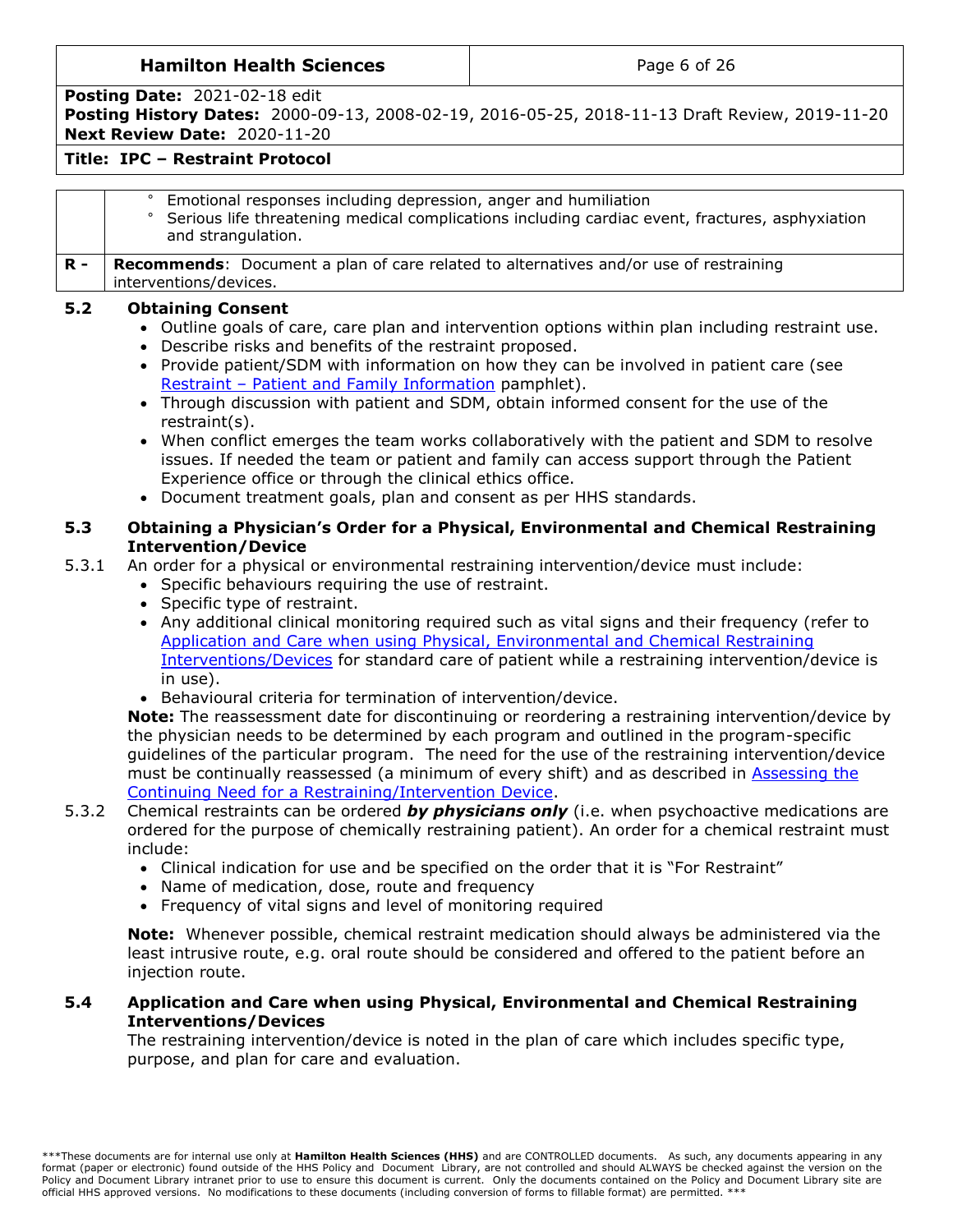## **Hamilton Health Sciences Page 7 of 26**

**Posting Date:** 2021-02-18 edit

**Posting History Dates:** 2000-09-13, 2008-02-19, 2016-05-25, 2018-11-13 Draft Review, 2019-11-20 **Next Review Date:** 2020-11-20

**Title: IPC – Restraint Protocol** 

# 5.4.1 **Physical (Hands-on) Restraining Intervention Application of Physical (Hands-on) Restraining Intervention**

<span id="page-6-0"></span>The only hands-on restraining interventions that may be used are those approved and included in program-specific guidelines (e.g. Safe Management, Nonviolent Crisis Intervention (NCI) techniques, and Gentle Persuasive Approaches (GPA) techniques).

## 5.4.2 **Physical (Mechanical) Restraining Device Application of a Physical (includes Mechanical) Restraining Device**

- <span id="page-6-1"></span>1. Any clinical member of the health care team, competent in application of a restraining device, can apply a device once it has become part of the plan of care.
- 2. Where possible and appropriate, patients should be provided with a choice in available restraint options and that choice should be followed.
- 3. Staff will consider the type of assistance they need for the safe application of mechanical restraint, i.e. additional staff, security team. If necessary, a situation lead is assigned among staff to communicate with the patient, fellow staff and security (if present).
- 4. Patient privacy should be maintained whenever possible when applying mechanical restraints while ensuring staff have adequate room to safely perform the procedure.
- 5. [Manufacturer's instructions](https://ishare.hhsc.ca/sites/committees/cbp/PublishingImages/Pages/Restraints-Clinical-Best-Practice-Committee/List%20of%20HHS%20Mechanical%20Restraints%20March%202019.pdf) must be followed when applying mechanical restraints.
- 6. When using mechanical restraints on a stretcher or bed, place the stretcher/bed (on which the restraints are applied) in its lowest position, closest to the ground.
- 7. A mechanical restraint key must be accessible to all staff in the area, out of reach of the patient, and in a consistent location as per unit guidelines.

# **Care of Patient in Mechanical Restraints**

- 1. On initiation of any new device:
	- Patient observation must occur at a minimum of every 15 minutes.
	- Patient's response to the device must be assessed.
- 2. If after two hours restraints remain clinically indicated and there are no serious observable untoward effects:
	- The patient must be observed, care provided, and the device released a minimum of every two hours – see below under "Exceptions" for limb restraints, Pinel restraints, and other exceptions.
	- If any serious observable untoward effects are noted, the clinical team members will reassess the situation and return to observing at a minimum of every 15 minutes.
- 3. Clinical staff are responsible to assess, monitor and document (in the health record) the following:
	- The patient's response to being restrained.
	- The effects of the restraint including assessing for pain and/or discomfort.
	- Assessing the placement and condition of the restraints.
	- Monitoring and assessing the need for continued use of restraint.
	- Assisting the patient to toilet every two hours or as required.
	- Provide frequent oral fluids and regular meals.
	- All additional documentation requirements indicated in [Documentation section](#page-10-2) of this protocol.
- 4. Clinical staff are responsible for communicating the following to the patient/SDM:
	- Explanation of the purpose of the mechanical restraint.
	- Identification of the behaviour which necessitated the use of mechanical restraint.
	- Behavioural indications for the removal of the mechanical restraint.
	- Exploration of the process of reintegration into the therapeutic milieu.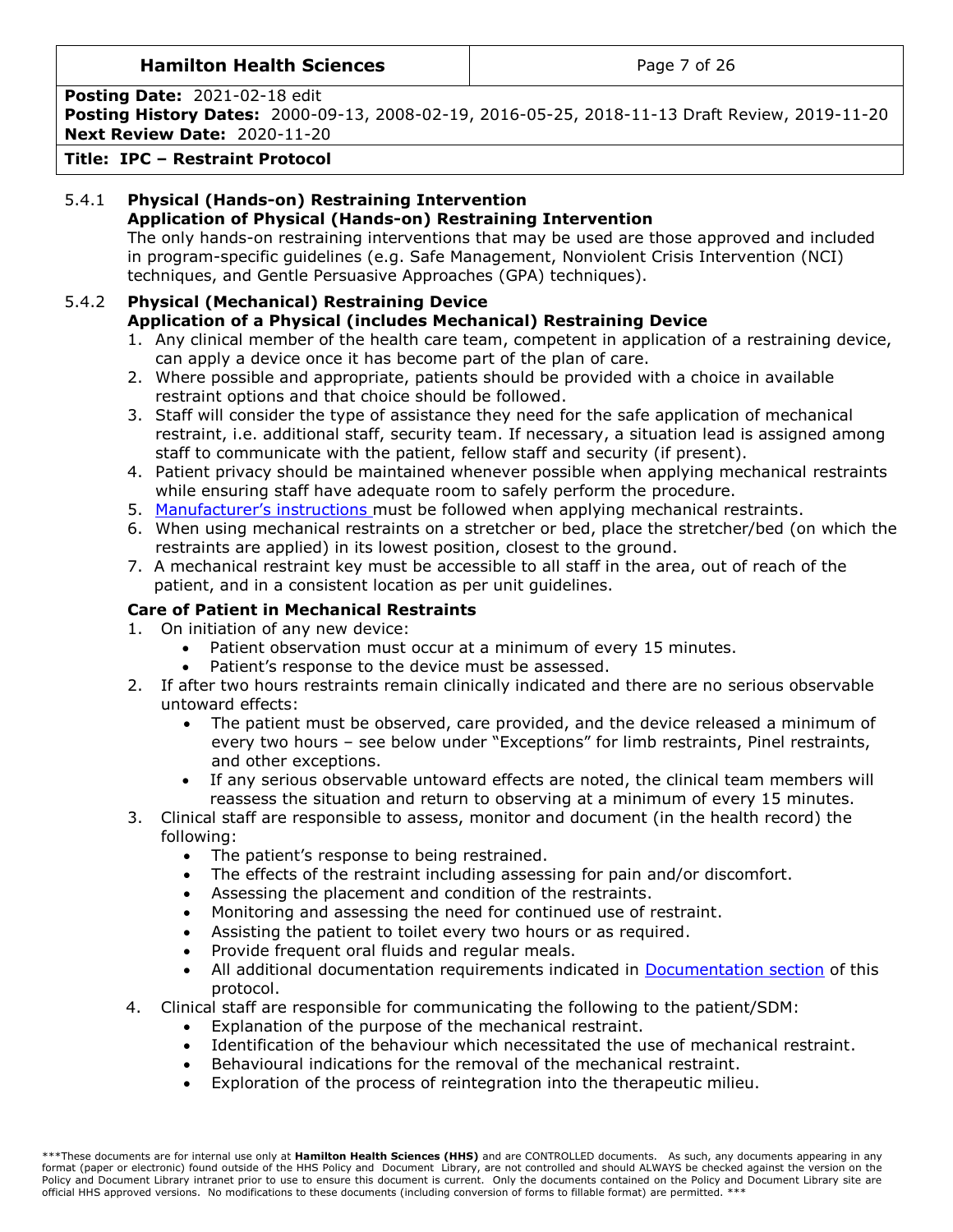### **Hamilton Health Sciences Page 8 of 26**

#### **Posting Date:** 2021-02-18 edit **Posting History Dates:** 2000-09-13, 2008-02-19, 2016-05-25, 2018-11-13 Draft Review, 2019-11-20 **Next Review Date:** 2020-11-20

# **Title: IPC – Restraint Protocol**

## Exceptions:

- 1. Limb and Pinel Restraints:
	- Circulation and skin integrity of restrained limbs and pressure areas must be assessed at a minimum of every 30 minutes or more often if clinical findings suggest that more frequent assessment is indicated.
	- Patient must be repositioned hourly, or more frequently if clinically indicated, while awake, with a minimum of two staff present, one limb unsecured at a time. Passive range of motion and skin care of each limb in sequence (as each limb is released) must be performed.
	- Vital signs must be monitored and recorded every four hours, or more frequently as ordered, or if clinically indicated.
- 2. If the patient's responsive behaviour prohibits safe release/removal of the restraining intervention/device every two hours, team decisions and rationale are documented. Release of the patient from the device at the earliest opportunity must be facilitated.
- 3. In the event that a patient is sleeping in a restraining intervention/device, the staff must assess and use clinical judgment to determine whether the device should be released and this assessment must be documented.

# 5.4.3 **Environmental Restraining Intervention/Device Definition**

<span id="page-7-0"></span>"Any barrier or device that limits the locomotion of a patient and thereby confines that person to a specific geographic area or location" (University of Iowa, 1997). Examples of environmental restraints include a secured unit, locked seclusion/time out room, bed rails, wheelchair wheellocks, wheelchair tray, and tilt chair.

# **Application of Environmental Restraining Intervention/Device**

- 1. Any clinical member of the health care team competent in the application of a restraining device can apply an environmental device once it has become part of the plan of care
- 2. Where possible and appropriate, patients should be provided with a choice in available restraint options and that choice should be followed.
- 3. Manufacturer's instructions must be followed when applying environmental restraints. See link to [manufacturer's instructions](https://ishare.hhsc.ca/sites/committees/cbp/PublishingImages/Pages/Restraints-Clinical-Best-Practice-Committee/List%20of%20HHS%20Mechanical%20Restraints%20March%202019.pdf).
- 4. See below for specific considerations related to the use of environmental restraining devices:
	- **Bedrails**
		- The potential for serious injury is more likely to be related to a fall from a bed over the bedrails than from a bed with a lowered bedrail.
		- . Full rail beds: Two full rails up is considered a restraint.
		- o Split rail beds: Four split rails up is considered a restraint.
		- Bedrails are **not** considered a restraint if applied for the purposes of: facilitating turning and repositioning within the bed, transferring in or out of bed, providing (as requested by the patient) a feeling of comfort, security or a reminder to the patient of the bed perimeters or that this is a hospital bed, or facilitating access to bed controls; and will be removed if the patient requests that the rails be lowered.
		- Bedrails are **not** considered a restraint if required in conjunction with medically indicated devices that are intended to stabilize a body part such as traction.
		- Care is to be taken when positioning and adjusting bedrails to ensure that any spaces between the rails and mattress or parts of the bed minimize the risk of entrapment of the patient's head or body.
		- Consideration is given to the size and physiological condition of the patient and an assessment of the bedrails made to ensure the spacing between the bars of the rails is not wide enough to present a hazard.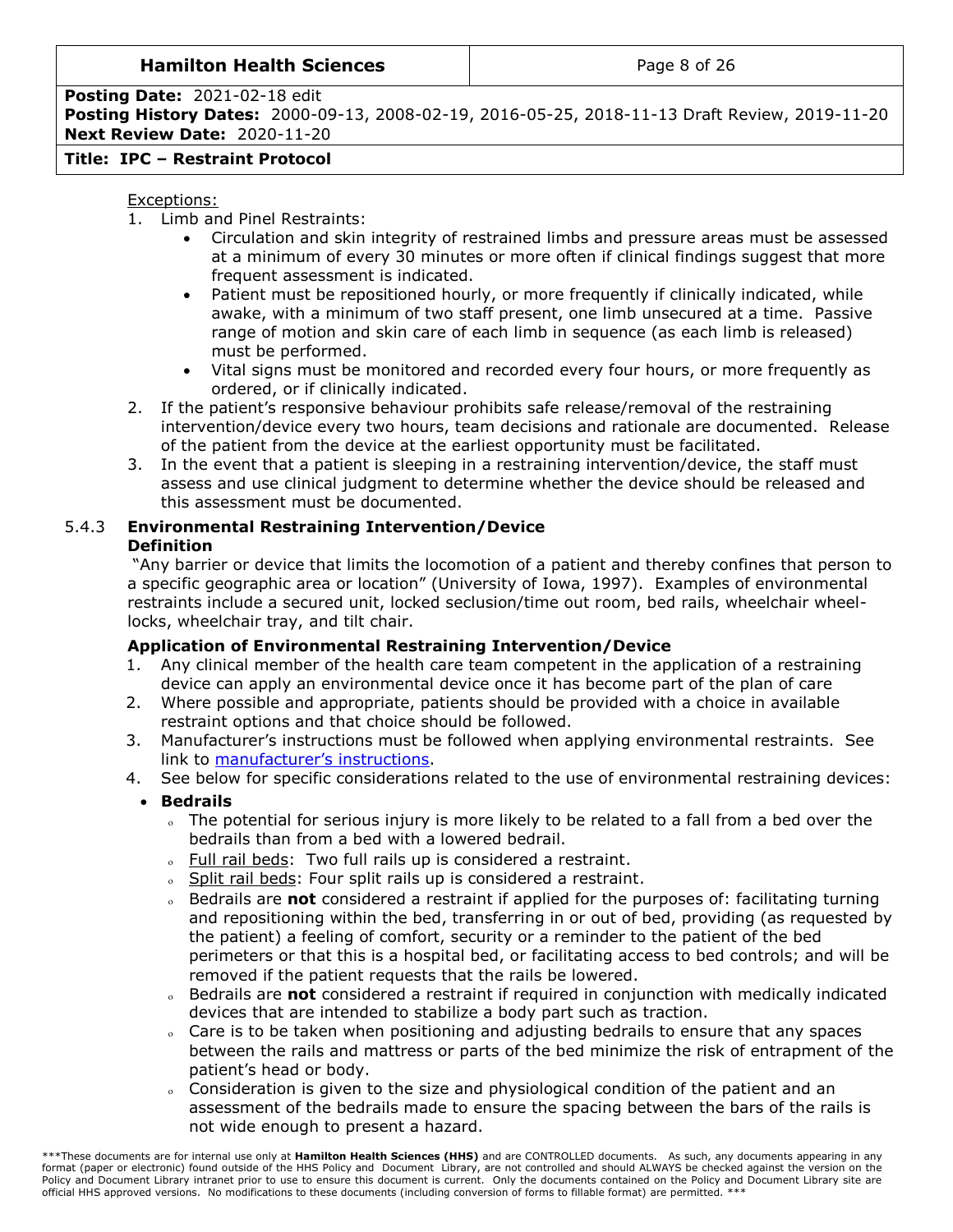**Posting Date:** 2021-02-18 edit

**Posting History Dates:** 2000-09-13, 2008-02-19, 2016-05-25, 2018-11-13 Draft Review, 2019-11-20 **Next Review Date:** 2020-11-20

### **Title: IPC – Restraint Protocol**

## **Bedrails on Stretchers**

° The potential for serious injury is more likely to be related to a fall from a stretcher without raised bedrails, than from a stretcher with rails in use. Staff is expected to assess the relative risk of using bedrails compared with not using them for each patient.

## **Wheelchair Wheel Locks(brakes)**

## ° The application of wheel lock(s**) is considered a restraint if**:

- 1. they restrict freedom of movement by preventing the patient from mobilizing his/her wheelchair as they prefer
	- AND
- 2. They cannot be removed independently by the patient.
- ° Wheel locks are **not** considered a restraint if the patient requests them and they would be removed by staff upon request.
- ° Wheel locks are **not** considered a restraint when they are applied for the purpose of stabilizing a wheelchair during transfers.

## **Chair Trays**

- ° The application of a chair tray **is considered a restraint if**:
	- 1. It restricts the patients ability to rise from the chair or move as preferred AND
	- 2. It cannot be removed independently by the patient
- ° A chair tray is not considered a restraint if the patient requests it and it would be removed by staff upon patient's request.
- ° A chair tray must not be used with any patient to manage aggressive or violent behaviours.
- ° If a chair tray is being used for any reason, consideration should be given to the added use of a lap belt for positioning to prevent the patient from sliding below the table.

#### **Tilt Wheelchair**

- Use of a wheelchair in tilt position is considered a restraint if:
- 1. The use of tilt restricts movement i.e. wheelchair mobility or rising from the chair. AND
- 2. The patient cannot independently remove the tilt position.
- ° Use of a wheelchair in tilt position is **not** considered a restraint if tilt is used for the purpose of facilitating and/or maintaining an upright trunk posture and it will be removed at the request of the patient or the patient is capable of removing it independently.

## **Seclusion and Secured Units**

- Seclusion rooms and secured units are considered environmental restraints.
- ° HHS recognizes that some patient care areas are locked units. In such cases, locked units will be considered a form of environmental restraint under this protocol. However, such situations will not require an order on the patient's chart for environmental restraint.
- ° Each program that utilizes a secured unit or seclusion rooms is required to develop their own practice guidelines related to environmental restraints.
- ° Patient or SDM needs to give informed consent prior to being admitted into a locked unit or the unit that uses seclusion rooms for the purpose of environmentally restraining patients.
- ° As part of the admission process to the unit, patient or SDM (where patient is incapable) needs to be informed about the use of an environmental restraint in a form of secured unit or seclusion room (e.g. Unit Orientation - Information for Patients and Families).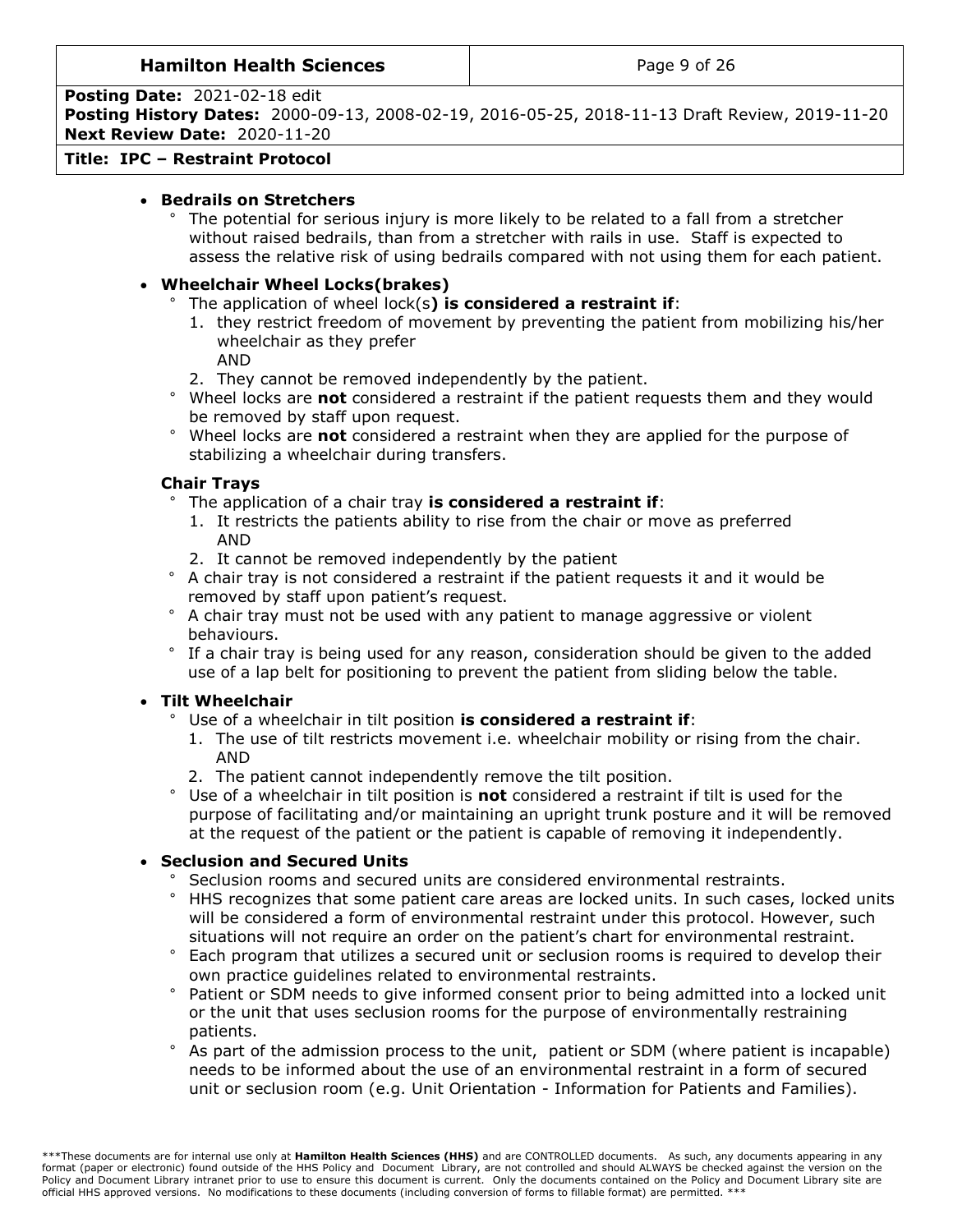## **Hamilton Health Sciences**  $\qquad$  **Page 10 of 26**

**Posting Date:** 2021-02-18 edit

**Posting History Dates:** 2000-09-13, 2008-02-19, 2016-05-25, 2018-11-13 Draft Review, 2019-11-20 **Next Review Date:** 2020-11-20

### **Title: IPC – Restraint Protocol**

#### **Care of Patient Who is Environmentally Restrained (excluding seclusion and secured units – for seclusion and secured units see program-specific guidelines)**

- 1. On initiation of any new device:
	- Patient observation must occur at a minimum of every 15 minutes.
	- Patient's response to the device must be documented.
- 2. If after two hours the restraining device remains clinically indicated and there are no serious observable untoward effects:
	- The patient must be observed and care provided a minimum of every two hours.
	- If any serious observable untoward effects are noted, the clinical team members will reassess the situation and return to observing a minimum of every 15 minutes.
- 3. Clinical staff are responsible to assess, monitor and document (in the health record) the following:
	- The patient's response to being restrained.
	- The effects of the restraint including assessing for pain and/or discomfort.
	- Assessing any risks related to the use of the restraint including risk of falls over a raised bedrail, risk of entrapment when bedrails and wheelchair trays are in use, risk of tipping the wheelchair when wheel locks and tilt are being used.
	- Monitoring and assessing the need for continued use of restraint.
	- Assisting the patient to toilet a minimum of every two hours or as required.
	- Providing frequent oral fluids and regular meals.
	- All additional documentation requirements indicated in [Documentation section](#page-10-2) of this protocol.
- 4. Clinical staff are responsible for communicating the following to the patient/SDM:
	- Explanation of the purpose of the environmental restraint.
	- Identification of the behaviour that necessitated the use of environmental restraint.
	- Behavioural indications for the removal of the environmental restraint.
	- Exploration of the process of reintegration into the therapeutic milieu.

# 5.4.4 **Chemical Restraining Intervention**

## <span id="page-9-0"></span>**Administration of a Chemical Restraining Intervention**

- 1. A situation lead is assigned to communicate with the patient receiving the chemical restraint.
- 2. Where possible and appropriate, patients should be provided with a choice in available restraint options and that choice should be followed.
- 3. When a patient undergoes a physical hold to assist with the administration of a chemical restraint (i.e. injection), staff acknowledge this hold as a physical hands-on restraint (See [Application of Physical \(Hands-on\) Restraining Intervention](#page-6-0) above).
- 4. This event is communicated to the patient's SDM (if applicable) and documented accordingly.
- 5. Patient privacy should be maintained whenever possible when administering a chemical restraint while ensuring staff have adequate room to safely perform the procedure.

## **Care of Patient Who Has Received a Chemical Restraint**

- 1. Clinical staff are responsible to monitor and document (in the health record) the following:
	- Identification of medication used, method of administration and time of administration and dosage.
	- Patient's response to the chemical restraint:
		- ° effects of the restraint including desired and adverse effects
		- ° mental status including any changes
		- ° vital signs
	- Intake and output status of the patient as indicated.
	- All additional documentation requirements indicated in [Documentation section](#page-10-2) of this protocol.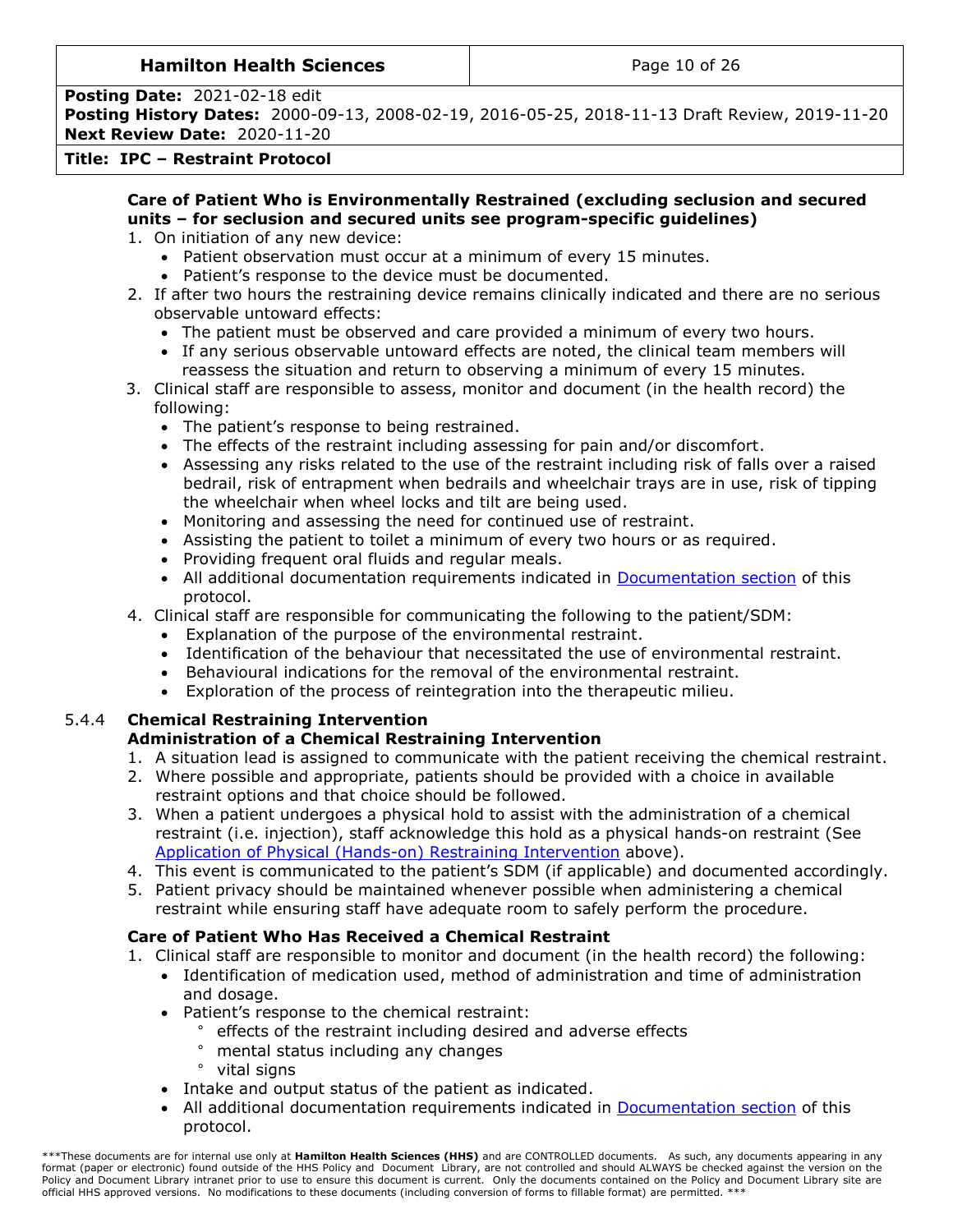## **Hamilton Health Sciences**  $\qquad$  **Page 11 of 26**

**Posting Date:** 2021-02-18 edit **Posting History Dates:** 2000-09-13, 2008-02-19, 2016-05-25, 2018-11-13 Draft Review, 2019-11-20

**Next Review Date:** 2020-11-20

# **Title: IPC – Restraint Protocol**

- Observations and considerations for any underlying physical/medical issue or complications.
- 2. Clinical staff are responsible to communicate with the patient/SDM as soon as clinically indicated following the initiation of chemical restraint and inform him or her of the following:
	- Rationale for use of restraint, behavioural indications for the need of the restraint.
	- Name of medication delivered for the chemical restraint.
	- How and where the medication was administered.
	- Patient's response to the chemical restraint.
	- If any physical hold was employed during the administration of the chemical restraint.
	- How staff will monitor the effects of the chemical restraint.
	- Behaviour required to discontinue chemical restraint.

#### <span id="page-10-0"></span>**5.5 Debriefing with patient/SDM and staff following the use of a physical, environmental or chemical restraining intervention/device.**

5.5.1 Continue to use the SBAR framework to guide decision-making for the patient. A post restraint discussion must be conducted following the initiation of a restraining intervention or device.

- 5.5.2 The purpose of debriefing with the patient/SDM is to:
	- Explore the patient's perceptions of the event.
		- Re-establish therapeutic rapport.
	- Identify any necessary changes to the treatment plan.
- 5.5.3 The purpose of debriefing with all involved staff members affected by the experience is to:
	- Determine the physical/emotional well-being of staff.
	- Identify strengths and weaknesses in the clinical response.
	- Identify the need for any process improvements.
	- Learn from the experience.

#### <span id="page-10-1"></span>**6.0 Assessing the Continuing Need for a Restraining/Intervention Device**

- 6.1 A minimum of every shift, the assigned health care provider must:
	- Assess the continued need for the restraining intervention/device.
		- Assess whether that level of restraint is still required.
		- Explore alternatives to the restraining intervention/device.
- 6.2 If this assessment points to a change in level of restraint, the restraining intervention/device must be discontinued. Consultation should occur with other health team members working that shift and a trial of the alternative conducted and assessed.
- 6.3 Notify physician and obtain new orders if required.
- 6.4 Update patient/SDM and obtain consent if required.

#### **7.0 Documentation**

<span id="page-10-2"></span>The clinical members of the health care team must clearly document that a restraint has been used. The following must be clearly documented in the patient's health record:

- The physician order for restraint.
- A description of the behaviour of the patient that required that the patient be restrained.
- Alternatives contemplated and/or attempted and subsequent outcomes (where applicable).
- Rational for choice of restraint device including team discussions if applicable.
- Consent conversation with patient/SDM (in non-emergent situations) see [Obtaining Consent](#page-5-0).
- A statement that the patient was restrained.
- Specific device used, time of application/administration, frequency and duration of use.
- When a chemical restraint is used see MAR for details of dosage, frequency, and route.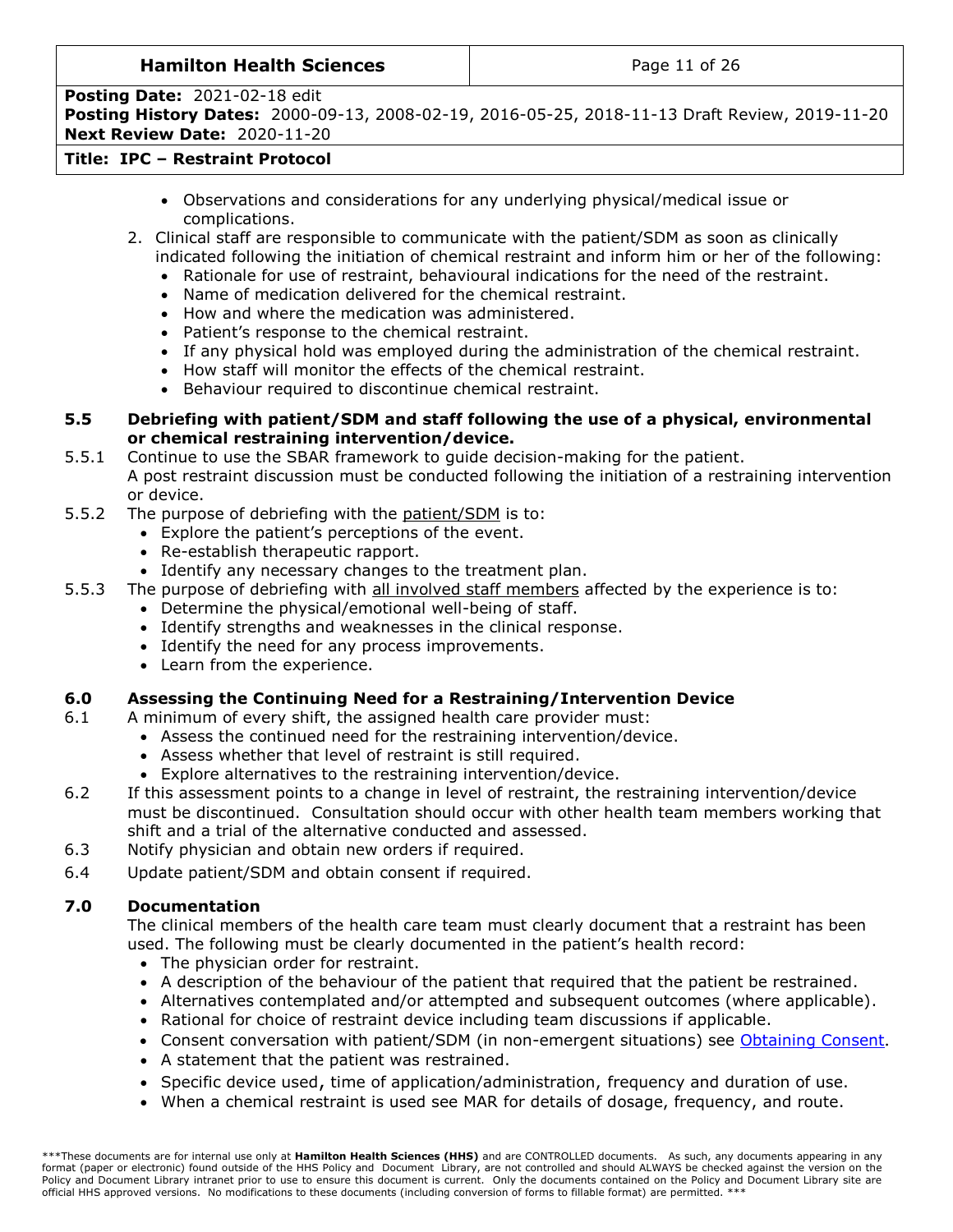#### **Hamilton Health Sciences**  $\qquad$  **Page 12 of 26**

**Posting Date:** 2021-02-18 edit

**Posting History Dates:** 2000-09-13, 2008-02-19, 2016-05-25, 2018-11-13 Draft Review, 2019-11-20 **Next Review Date:** 2020-11-20

## **Title: IPC – Restraint Protocol**

- Care including any assessments, interventions and patient responses as outlined in [Application and Care when using Physical, Environmental and Chemical Restraining](#page-5-2)  [Interventions/Devices.](#page-5-2)
- Ongoing reassessment of the continued need for restraint.
- Communication with the patient/SDM (as appropriate).

Documentation of the above information occurs in the established location in the electronic/paper health care record as outlined by the program and/or site specific guidelines.

## **8.0 Definitions**

<span id="page-11-0"></span>**Chemical Restraint:** "Any form of psychoactive medication used not to treat illness, but to intentionally inhibit a particular behaviour or movement" (RNAO, 2012, p. 19).

**Emergent Situations**: Circumstances where immediate action is necessary to prevent serious bodily harm to the person or to others.

**Environmental Restraint:** "Any barrier or device that limits the locomotion of a patient and thereby confines that person to a specific geographic area or location" (University of Iowa, 1997). Examples of environmental restraints include a secured unit, locked seclusion/time out room, bed rails, wheelchair wheel-locks, tilt chair.

#### **Physical Restraint (Mechanical and Hands-on Techniques)**

<span id="page-11-4"></span>Mechanical Restraint**:** A device applied to the patient that restricts freedom of movement (e.g. seatbelt that patient cannot release).

Hands-on Techniques: Any nonviolent "hands-on" technique used to restrain the movement of the whole or a portion of patient's body as a means of controlling his/her physical activities [i.e. Safe Management, Nonviolent Crisis Intervention (NCI), Gentle Persuasive Approaches (GPA)].

<span id="page-11-3"></span>**Patient Care Situations:** Refers to the population from neonates to seniors and to all inpatient and ambulatory settings within Hamilton Health Sciences.

**Physical Aggression** (in an health care context)**:** A heterogeneous phenomenon that can include:

- "Responsive behaviour" i.e.: hitting, kicking, grabbing, pushing in response to internal or external stimuli not appropriately interpreted by the patient.
- Physical attacks on co-patients, visitors or staff.
- Self-harm.
- Destructive behavior.

<span id="page-11-1"></span>**Restrain:** To "place the person under control by the minimal use of such force, mechanical means or chemicals as is reasonable having regard to the person's physical and mental condition". (*Patient Restraints Minimization Act, 2001*).

<span id="page-11-2"></span>**Restraining Intervention/Device:** Any physical (hands-on or mechanical), environmental, or chemical restraint.

**Trauma History:** One in ten people in Canada suffer from Post-Traumatic Stress Disorder (PTSD) which can occur when one has experienced an event or events that cause terror, horror, helplessness and physical stress reactions. Events of violence such as sexual assault, child abuse, domestic violence, prisoners of war, terrorism, residential school experiences, etc. can be especially traumatic for the individual. It is essential that possible issues of PTSD be considered for any patient as restraints could contribute to re-traumatization or re-living of the original traumatic event.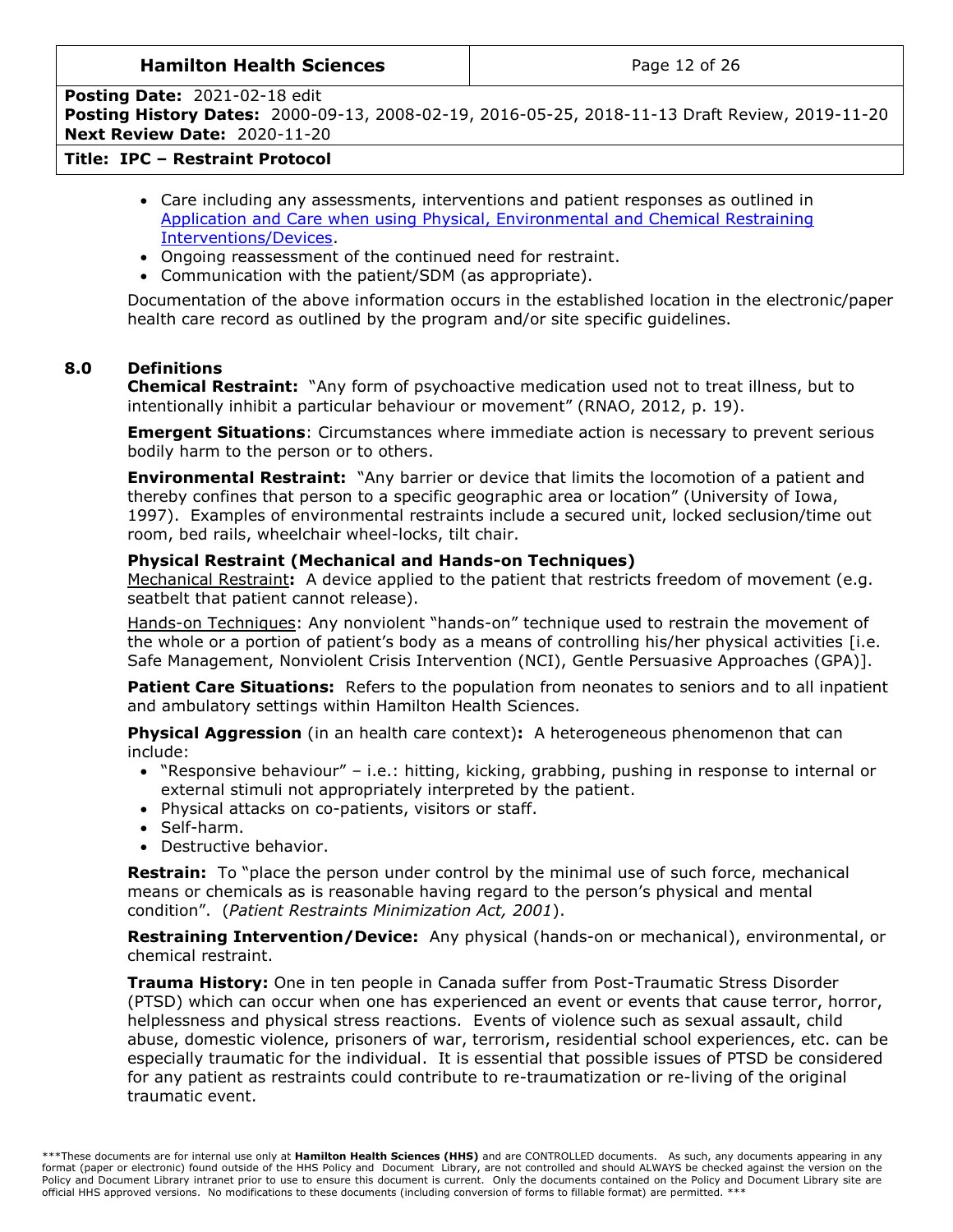#### **Hamilton Health Sciences**  $\vert$  **Page 13 of 26**

**Posting Date:** 2021-02-18 edit

**Posting History Dates:** 2000-09-13, 2008-02-19, 2016-05-25, 2018-11-13 Draft Review, 2019-11-20 **Next Review Date:** 2020-11-20

**Title: IPC – Restraint Protocol** 

#### **9.0 Cross References**

<span id="page-12-0"></span>EDM - [Code White Protocol Flowchart Forms Worksheets](http://policy.hhsc.ca/default.aspx?page=11&class27.IdType=policy&class27.Id=58011) MAC - [Consent, Withdrawal or Refusal of Consent for Treatment Policy](http://policy.hhsc.ca/default.aspx?page=11&class27.IdType=policy&class27.Id=60699) NUR - [Patient Observational Care Protocol](http://policy.hhsc.ca/default.aspx?page=11&class27.IdType=policy&class27.Id=65902)

#### **10.0 Other HHS References**

<span id="page-12-1"></span>[E-learning module on Education Intranet](https://hub.hhsc.ca/hhs-learn/clinical-practice-education/eLearning) - Restraining Interventions and Devices: The Protocol at HHS

Health Professionals Orientation Presentation - [Toward a Restraint Free Environment](https://hub.hhsc.ca/hhs-learn/clinical-practice-education/New-Employee-Orientation/CPE%20Health%20Professional%20Reference%20Documents/04.%20Moving%20Toward%20Restraint-Free%20Care.pdf) [HHS Ethics Framework](https://hub.hhsc.ca/about-us/hhs-teams/ethics/PublishingImages/Pages/Ethics-Resources/Ethics%20Framework%20September2019.pdf) [Patient and Family Centred Care Philosophy](https://www.hamiltonhealthsciences.ca/patients-visitors/patient-experience-feedback/)  [HHS Approved Equipment List](https://ishare.hhsc.ca/sites/committees/cbp/PublishingImages/Pages/Restraints-Clinical-Best-Practice-Committee/List%20of%20HHS%20Mechanical%20Restraints%20March%202019.pdf) [Request for New Restraining Interventions/Devices](https://ishare.hhsc.ca/corporate/psc/RequisitionToPurchase/eRTP/SitePages/Home.aspx) [Manufacturer's instructions](https://ishare.hhsc.ca/sites/committees/cbp/PublishingImages/Pages/Restraints-Clinical-Best-Practice-Committee/List%20of%20HHS%20Mechanical%20Restraints%20March%202019.pdf) (for mechanical restraints) Restraint - [Patient and Family Information pamphlet](https://www.hamiltonhealthsciences.ca/restraints-information-for-patients-and-families/) PD #4908 09/2018

#### **11.0 External References**

<span id="page-12-2"></span>*Health Care Consent Act, 1996*, SO 1996, c 2, Sch A. Available from [http://www.e-laws.gov.](http://www.e-laws.gov.on.ca/html/statutes/english/elaws_statutes_96h02_e.htm) [on.ca/html/statutes/english/elaws\\_statutes\\_96h02\\_e.htm](http://www.e-laws.gov.on.ca/html/statutes/english/elaws_statutes_96h02_e.htm)

Ontario Hospital Association. October 2012. A Practical Guide to Mental Health and the Law in Ontario. Toronto, Ontario. Available from http://www.oha.com/KnowledgeCentre/Library /Toolkits/Documents/Final%20-20Mental%20Health%20and%20the%20Law%20Toolkit.pdf

*Mental Health Act*, RSO 1990, c M.7. Available from [http://www.e-laws.gov.on.ca/html/](http://www.e-laws.gov.on.ca/html/statutes/english/elaws_statutes_90m07_e.htm) [statutes](http://www.e-laws.gov.on.ca/html/statutes/english/elaws_statutes_90m07_e.htm)  [/english/elaws\\_statutes\\_90m07\\_e.htm](http://www.e-laws.gov.on.ca/html/statutes/english/elaws_statutes_90m07_e.htm)

Review of Seclusion and Restraint Practices in Ontario Provincial Psychiatric Hospitals, 2001. Psychiatric Patient Advocate Office, Toronto ON. Available from http://www.sse.gov.on.ca/ mohltc/ppao/en/Documents/PPAO%202001%20Restraint%20and%20Seclusion%20Report.pdf

Brickell, T. A., Nicholls, T. L., Procyshyn, R. M., McLean, C., Dempster, R. J., Lavoie, J. A. A., Sahlstrom, K. J., Tomita, T. M., & Wang, E. (2009). *Patient safety in mental health.* Edmonton, Alberta: Canadian Patient Safety Institute and Ontario Hospital Association. Available from <http://www.patientsafetyinstitute.ca/en/toolsResources/Research/commissionedResearch/> [/mentalHealthAndPatientSafety/Documents/Mental%20Health%20Paper.pdf](http://www.patientsafetyinstitute.ca/en/toolsResources/Research/commissionedResearch/mentalHealthAndPatientSafety/Documents/Mental%20Health%20Paper.pdf)

*Patient Restraints Minimization Act, 2001*, SO 2001, c 16. Available from [http://www.e](http://www.e-laws.gov.on.ca/html/statutes/english/elaws_statutes_01p16_e.htm)[laws.gov.on.ca/html/statutes/english/elaws\\_statutes\\_01p16\\_e.htm](http://www.e-laws.gov.on.ca/html/statutes/english/elaws_statutes_01p16_e.htm)

RNAO. (2012). Promoting Safety: Alternative Approaches to the Use of Restraints Best Practice Guideline. Available from [http://rnao.ca/bpg/guidelines/promoting-safety-alternative](http://rnao.ca/bpg/guidelines/promoting-safety-alternative-approaches-use-restraints)[approaches-use-restraints](http://rnao.ca/bpg/guidelines/promoting-safety-alternative-approaches-use-restraints)

University of Iowa (2009). Restraint-Free Resident Care. Available fro[mhttp://www.health](http://www.healthcare.uiowa.edu/igec/publications/info-connect/assets/restraint_free_care.pdf) [care.uiowa.edu/ igec/publications/info-connect/assets/restraint\\_free\\_care.pdf](http://www.healthcare.uiowa.edu/igec/publications/info-connect/assets/restraint_free_care.pdf)

<http://www.cno.org/en/learn-about-standards-guidelines/educational-tools/restraints/>

#### **12.0 Developed By**

<span id="page-12-3"></span>Restraint Protocol Development Ad Hoc Working Group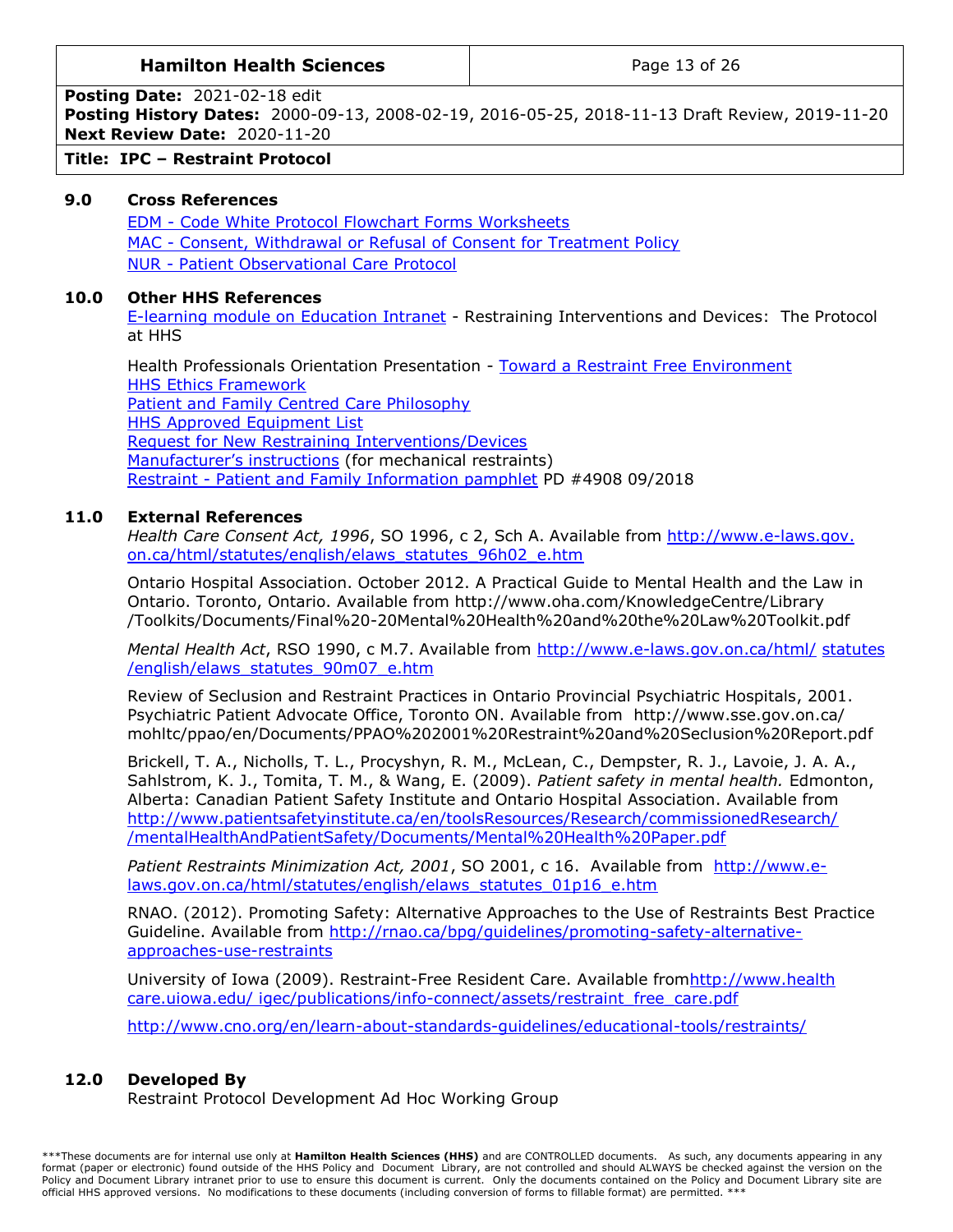#### **Hamilton Health Sciences** The Realth Page 14 of 26

**Posting Date:** 2021-02-18 edit

**Posting History Dates:** 2000-09-13, 2008-02-19, 2016-05-25, 2018-11-13 Draft Review, 2019-11-20 **Next Review Date:** 2020-11-20

## **Title: IPC – Restraint Protocol**

#### **13.0 In Consultation With**

<span id="page-13-0"></span>Behaviour Therapist Psychometrist Clinical Ethics Committee Risk Management Legal Council Joint Health & Safety Committee

#### **14.0 Approved By**

<span id="page-13-1"></span>Interprofessional Practice Council Medical Advisory Committee Nursing Practice Committee

#### **2019 Consultation/Approval**

Health, Safety & Wellness Specialist Patient Experience and Safety Patient & Family Advisors HHS Restraints Best Practice Committee Medical Advisory Committee, Chair Joint Health and Safety Committee (yearly requirement - as of December 2018) Patient and Family Advisory Committee Interprofessional Practice Committee Nursing Policy & Practice Collaborative

#### **15.0 Appendices:**

<span id="page-13-2"></span>Appendix: [Preventative Interventions/Possible Alternatives to Restraint](#page-14-0) Use Appendix: [Interdisciplinary Decision-Making Using the SBAR Process](#page-19-0) Appendix: [Managing Strategies for Incapable Adult Patients requiring Restraint Interventions](#page-20-0)  [during COVID-19 Situations](#page-20-0)

| <b>Keyword</b> | restraining, restrain, restraints, Safework, COVID, COVID- 19, COVID-19 |
|----------------|-------------------------------------------------------------------------|
| Assignment     |                                                                         |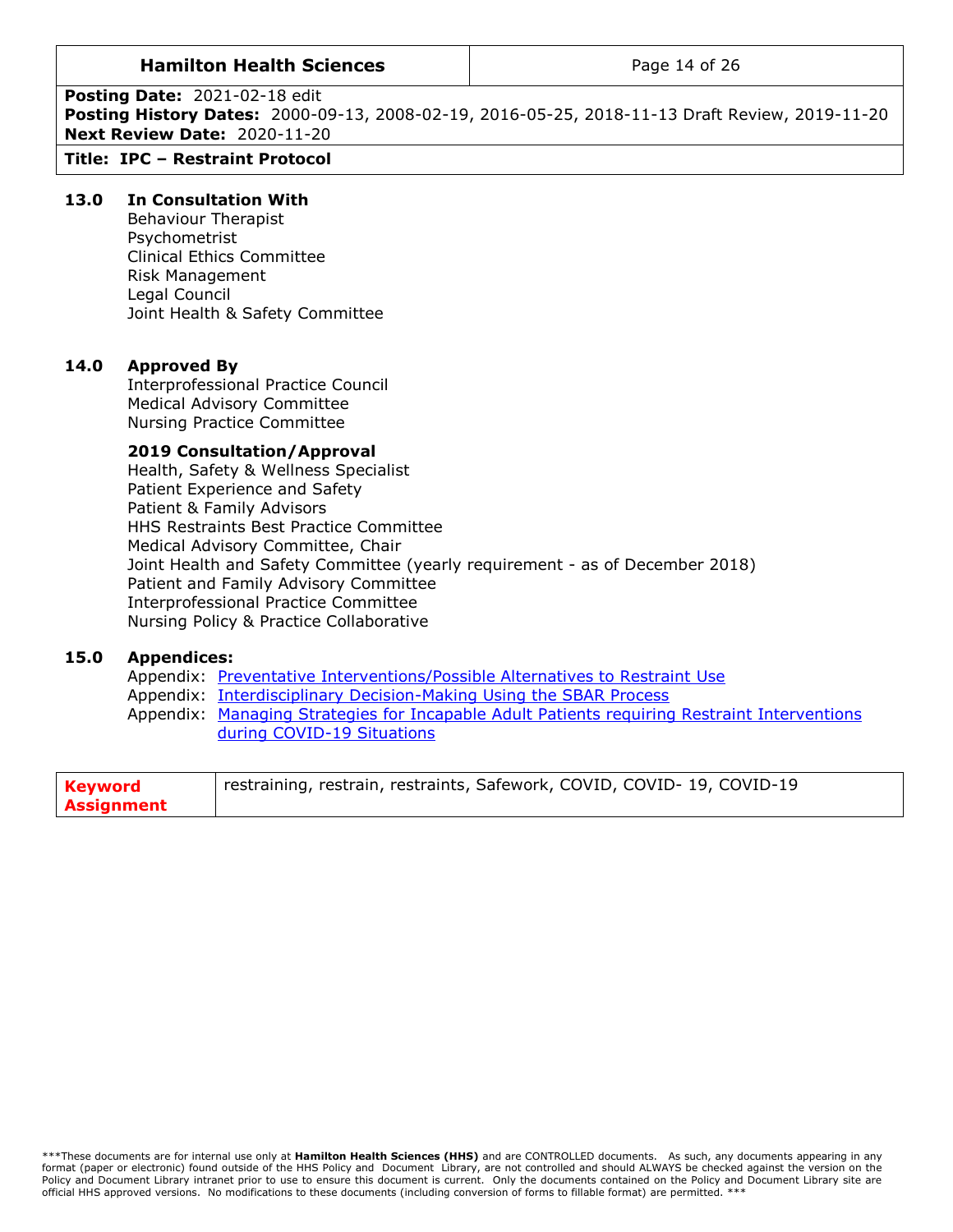| <b>Hamilton Health Sciences</b>                                                                                                                                               | Page 15 of 26 |
|-------------------------------------------------------------------------------------------------------------------------------------------------------------------------------|---------------|
| <b>Posting Date: 2021-02-18 edit</b><br>Posting History Dates: 2000-09-13, 2008-02-19, 2016-05-25, 2018-11-13 Draft Review, 2019-11-20<br><b>Next Review Date: 2020-11-20</b> |               |
| <b>Title: IPC - Restraint Protocol</b>                                                                                                                                        |               |

#### **Preventative Interventions/Possible Alternatives to Restraint Use**

Many situations that require the emergency use of restraint are preventable. HHS expects all staff to employ restraint prevention strategies and exhaust all alternatives to [restrain](#page-11-4) prior to their application in both emergency and non-emergency situations.

Prevention of the use of restraining interventions/devices starts with assessment and use of alternative approaches, such as:

- Acknowledging and recognizing patient and family strengths, as well as skill deficits
- Developing and using individualized patient safety plans
- Developing and using individualized treatment plans
- Providing staff education in alternative strategies to prevent and diffuse escalating situations.
- Examples of current staff education programs include:
- Safe Management
- Nonviolent Crisis Intervention (NCI)
- Gentle Persuasive Approaches (GPA) in Dementia Care

Restraint alternatives should be chosen according to the type of patient situation encountered, i.e. a person who slides down in a chair will need a different alternative than a person who is prone to falling from a standing position.

<span id="page-14-0"></span>The application of restraints or their alternatives should only be considered following a thorough patient assessment.

**Note:** Consider the risks and benefits of each alternative as it applies to each patient

| <b>Behaviour/Risk Factor</b> | <b>Suggested Alternatives</b>                                                                                                                                                                                                                                                                                                                                                                                                                                                                                                                                                                                                                                                                              |
|------------------------------|------------------------------------------------------------------------------------------------------------------------------------------------------------------------------------------------------------------------------------------------------------------------------------------------------------------------------------------------------------------------------------------------------------------------------------------------------------------------------------------------------------------------------------------------------------------------------------------------------------------------------------------------------------------------------------------------------------|
| <b>Behaviour: Agitation</b>  | Opportunities for regular exercise and pacing in a safe area<br>Routine positioning (Q2H)<br><b>Medication review</b><br>Pain relief/comfort measures<br>Regular toileting<br>Normal schedule/individual routine<br>Assess for basic needs such as hunger, pain, heat, cold<br>Increase social interactions<br>Redirect with simple commands<br>Relaxation techniques<br>Gentle touch<br>Assessing past coping strategies<br>Involve family in planning care<br>Diversional activities: pets, puzzles, crafts, cards, snacks, humour, music, singing,<br>conversation, audio visuals, photo albums, poetry or reading passages, phone calls<br>to family etc.<br>Scheduling daily naps<br>Pacing permitted |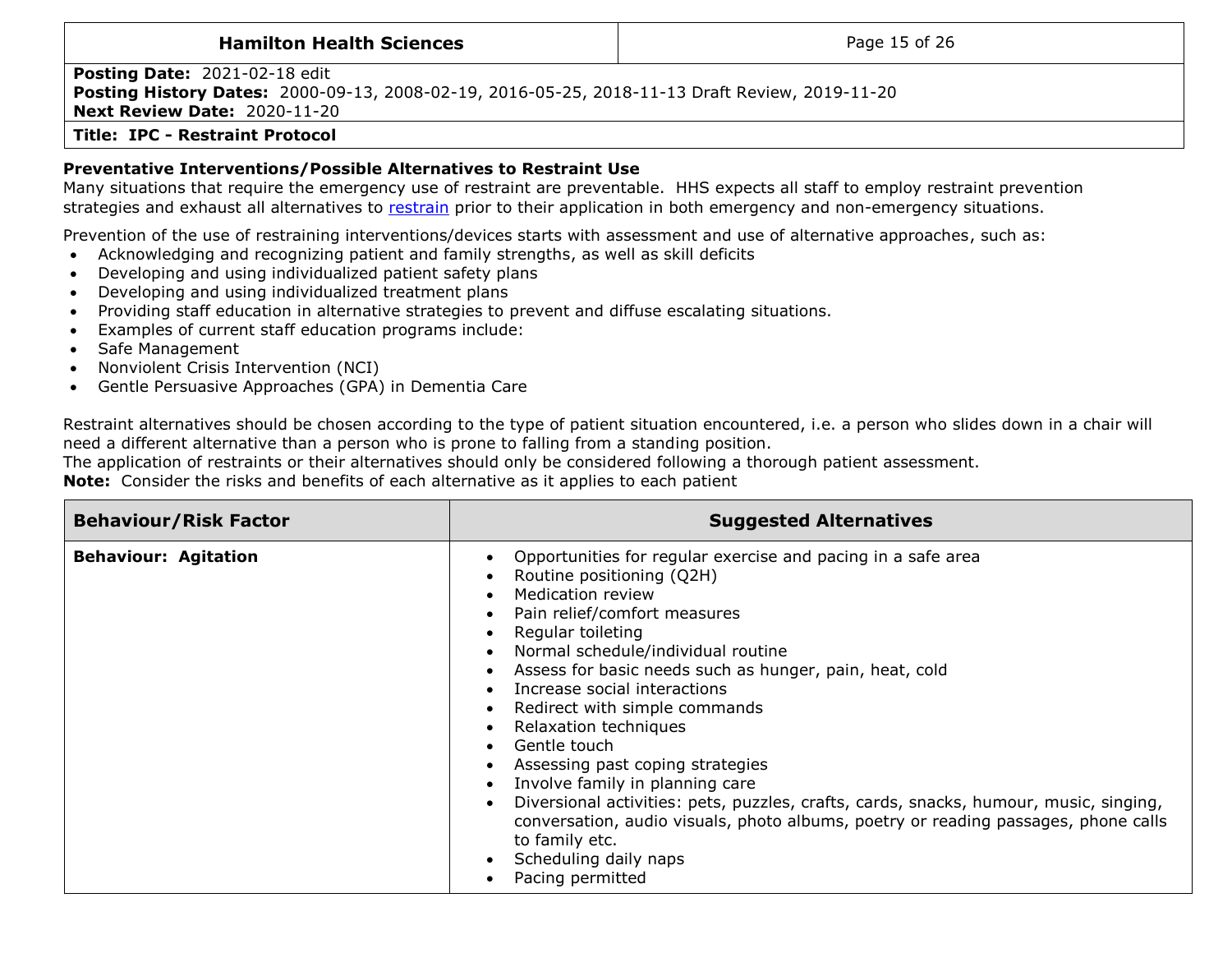# **Hamilton Health Sciences Page 16 of 26 Posting Date:** 2021-02-18 edit **Posting History Dates:** 2000-09-13, 2008-02-19, 2016-05-25, 2018-11-13 Draft Review, 2019-11-20 **Next Review Date:** 2020-11-20 **Title: IPC - Restraint Protocol**

| <b>Behaviour/Risk Factor</b>                                                                                                                                                                                                                                                                          | <b>Suggested Alternatives</b>                                                                                                                                                                                                                                                                                                                                                                                                                                                                                                                                                                                                                                                                                                                                                                                                                                                                                                                                                                                                                                                                                                   |
|-------------------------------------------------------------------------------------------------------------------------------------------------------------------------------------------------------------------------------------------------------------------------------------------------------|---------------------------------------------------------------------------------------------------------------------------------------------------------------------------------------------------------------------------------------------------------------------------------------------------------------------------------------------------------------------------------------------------------------------------------------------------------------------------------------------------------------------------------------------------------------------------------------------------------------------------------------------------------------------------------------------------------------------------------------------------------------------------------------------------------------------------------------------------------------------------------------------------------------------------------------------------------------------------------------------------------------------------------------------------------------------------------------------------------------------------------|
| <b>Behaviour: Wandering</b><br>Assess if wandering is:<br>Purposeful - Patient actively seeks an exit --<br>there is "intent" or<br>Benign - Patient is aimlessly wandering and<br>will get himself into an unsafe situation if the<br>opportunity presents itself -- there is no direct<br>"intent". | Assess for basic needs such as hunger, pain, heat, cold<br>$\bullet$<br>Accompany person on walks<br>$\bullet$<br>Label environment e.g. bathroom door<br>$\bullet$<br>Increase social interactions<br>$\bullet$<br>Redirect with simple commands<br>$\bullet$<br>Involve family in planning care<br>$\bullet$<br>Use stop sign to prevent entry<br>$\bullet$<br>Clutter free rooms<br>$\bullet$<br>Night light<br>$\bullet$<br>Room close to nursing station<br>$\bullet$<br>Use glasses, hearing aids, walking aids<br>$\bullet$<br>Memory boxes/drawer for client to rummage through<br>$\bullet$<br>Diversional activities: pets, puzzles, crafts, cards, snacks, humour, music, singing,<br>conversation, audio visuals, photo albums, poetry or reading passages, phone calls<br>to family etc.<br>Opportunities for exercise and pacing in a safe area<br>Promote activity during day to ensure sleep at night<br>If unable to sit for meals offer finger foods/fluids regularly and allow person to walk<br>Regular toileting<br>$\bullet$<br>Normal schedule/individual routine<br>Gentle touch<br>Schedule daily naps |
| <b>Behaviour: Responsive Behaviours</b><br>(i.e.: punches, kicks, hits, grabs)                                                                                                                                                                                                                        | Use GPA approach -<br>$\bullet$<br>o Stop and Go - Do not insist on providing care, leave and re-approach later<br>○ Recognize and diffuse escalating situations<br>o Protect oneself, patient & co-patients from harm<br><b>Medication review</b><br>$\bullet$<br>Pain relief/comfort measures<br>Normal schedule/individual routine<br>Assess for basic needs; hunger, pain, heat, cold<br>Increase/decrease social interactions<br>Relaxation techniques<br>Assessing past coping strategies<br>Involve family in planning care and enlist their help when possible                                                                                                                                                                                                                                                                                                                                                                                                                                                                                                                                                          |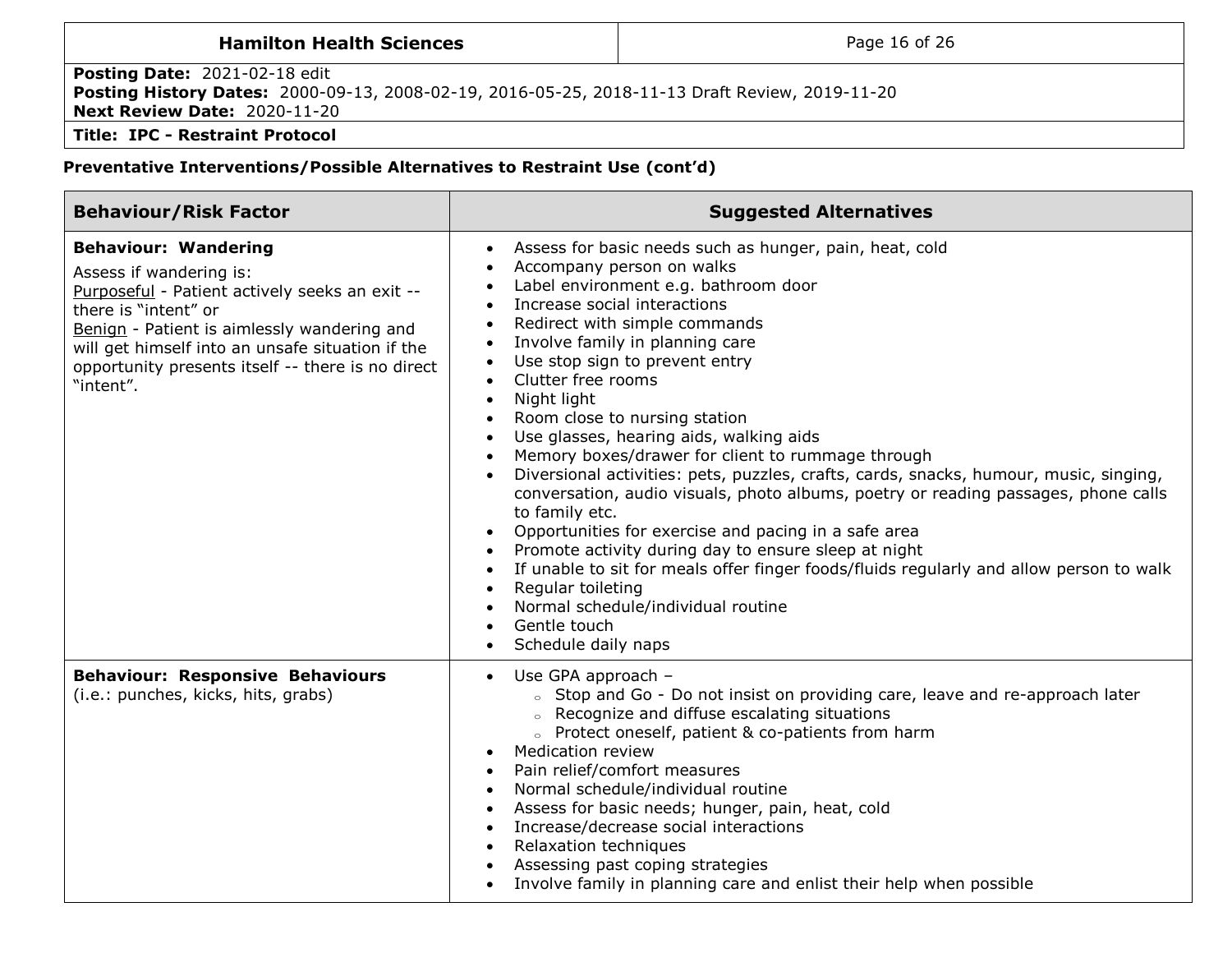# **Hamilton Health Sciences Page 17 of 26 Posting Date:** 2021-02-18 edit **Posting History Dates:** 2000-09-13, 2008-02-19, 2016-05-25, 2018-11-13 Draft Review, 2019-11-20 **Next Review Date:** 2020-11-20 **Title: IPC - Restraint Protocol**

| <b>Behaviour/Risk Factor</b>                                                                                                                                                                                                                                                                      | <b>Suggested Alternatives</b>                                                                                                                                                                                                                                                                                                                                                                                                                                                                                                                                                                                                                                                                                                                                                                                                                                                                                |
|---------------------------------------------------------------------------------------------------------------------------------------------------------------------------------------------------------------------------------------------------------------------------------------------------|--------------------------------------------------------------------------------------------------------------------------------------------------------------------------------------------------------------------------------------------------------------------------------------------------------------------------------------------------------------------------------------------------------------------------------------------------------------------------------------------------------------------------------------------------------------------------------------------------------------------------------------------------------------------------------------------------------------------------------------------------------------------------------------------------------------------------------------------------------------------------------------------------------------|
| <b>Behaviour: Responsive Behaviours</b><br>(cont'd)                                                                                                                                                                                                                                               | Opportunities for exercise and pacing in a safe area<br>$\bullet$<br>Diversional activities: pets, puzzles, crafts, cards, snacks, humour, music, singing,<br>conversation, audio visuals, photo albums, poetry or reading passages, phone calls<br>to family etc.<br>Smile, keep voice calm and friendly<br>Obtain a psychiatric/geriatric consultation<br>Provide care in pairs, and during times when the patient is receptive.<br>Place soft objects such as sponges/wash cloths in the patient's hands prior to care<br>delivery for those with grasp reflex<br>Reduce noise/stimulus in the environment<br>Consider bathing alternatives i.e. a warm towel bed bath if a shower or tub bath is<br>not tolerated<br>Assign consistent staff members that have a good rapport with the patient<br>Prior to initiating care, explain to the patient in simple terms the care you would like<br>to provide |
| Behaviour: Interfering with treatments,<br>pulling out tubes, resisting insertion of<br>tubes<br>Assess whether the patient's interference with<br>treatment is purposeful or benign,<br>i.e. whether the patient is attempting to send<br>a specific message or whether he is just<br>fidgeting. | Evaluate whether treatment goals can be achieved by alternate methods<br>$\bullet$<br>Eliminate tubes that are causing distress as soon as feasible<br>$\bullet$<br>Consider use of IV sleeves, long sleeve shirts, alternative sites, time of day of<br>$\bullet$<br>treatment<br>Provide distractions from tampering with tubes by using diversional activities, visits<br>from volunteers, family and friends<br>Assess and treat for delirium<br>Keep pain-free and comfortable<br>Assess for basic needs; hunger, pain, heat, cold<br>Consider use of Observational Care                                                                                                                                                                                                                                                                                                                                |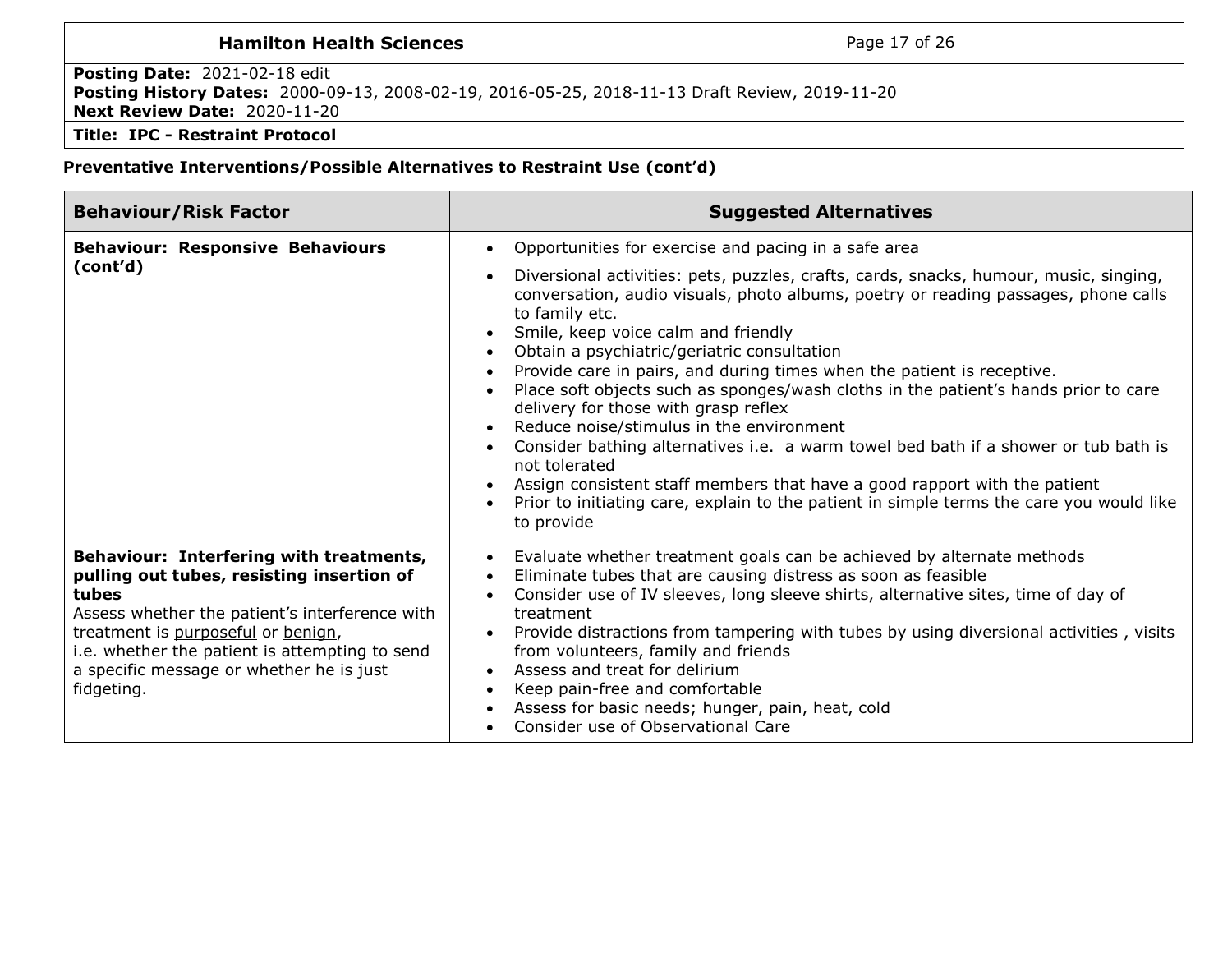| <b>Hamilton Health Sciences</b>                                                                                                                                               | Page 18 of 26 |
|-------------------------------------------------------------------------------------------------------------------------------------------------------------------------------|---------------|
| <b>Posting Date: 2021-02-18 edit</b><br>Posting History Dates: 2000-09-13, 2008-02-19, 2016-05-25, 2018-11-13 Draft Review, 2019-11-20<br><b>Next Review Date: 2020-11-20</b> |               |
| <b>Title: IPC - Restraint Protocol</b>                                                                                                                                        |               |

| <b>Behaviour/Risk Factor</b>                                                                                                                                                                                                                                                                                                                                                                                                                                                                                                                                                                                                                                                                                                                                | <b>Suggested Alternatives</b>                                                                                                                                                                                                                                                                                                                                                                                                                                                                                                                                                                                                                                                                                                                                                                                                                                                                                                                                                                                                                                                                                                                      |
|-------------------------------------------------------------------------------------------------------------------------------------------------------------------------------------------------------------------------------------------------------------------------------------------------------------------------------------------------------------------------------------------------------------------------------------------------------------------------------------------------------------------------------------------------------------------------------------------------------------------------------------------------------------------------------------------------------------------------------------------------------------|----------------------------------------------------------------------------------------------------------------------------------------------------------------------------------------------------------------------------------------------------------------------------------------------------------------------------------------------------------------------------------------------------------------------------------------------------------------------------------------------------------------------------------------------------------------------------------------------------------------------------------------------------------------------------------------------------------------------------------------------------------------------------------------------------------------------------------------------------------------------------------------------------------------------------------------------------------------------------------------------------------------------------------------------------------------------------------------------------------------------------------------------------|
| <b>Risk Factor: Falls</b><br><b>Note:</b> It is important to rule out reversible<br>acute problems and identify chronic medical<br>conditions and treat each appropriately.<br>For every patient, there is an individual<br>level of risk for falls that is acceptable to<br>the patient or his substitute decision<br>maker (SDM).<br>The patient or SDM needs to be provided<br>$\bullet$<br>with clear information regarding the risk<br>for falls versus the risk of restraint use<br>so that an informed decision can be<br>made.<br>The level of risk that one person may<br>$\bullet$<br>consider acceptable, may be very<br>different and totally unacceptable for<br>another person or for staff. Ultimately, it<br>is the patient/SDM's decision. | <b>Medication review</b><br>$\bullet$<br>Regular toileting<br>Opportunities for regular exercise and pacing in a safe area<br>Routine positioning (Q2H)<br>Increased participation in ADL<br>Pain relief/comfort measures<br>$\bullet$<br>Normal schedule/individual routine<br>Assess for basic needs; hunger, pain, heat, cold<br>Use glasses, hearing aids, walking aids<br>$\bullet$<br>Increase social interactions<br>Redirect with simple commands<br>Call bell education and demonstration<br>$\bullet$<br>Involve family in planning care<br>Diversional activities: pets, puzzles, crafts, cards, snacks, humour, music, singing,<br>conversation, audio visuals, photo albums, poetry or reading passages, phone calls<br>to family etc.<br>Schedule daily naps<br>Clutter free rooms<br>$\bullet$<br>Consider low height bed<br>Use of non-slip socks<br>Falls mat beside bed if person non-ambulatory<br>Night light/leave bathroom light on<br>Acceptance of risk<br>Bed and/or chair alarms/sensors<br>Supervised walking program<br>Hip protectors<br>Motion sensor in room<br>Consult with physiotherapy and occupational therapy |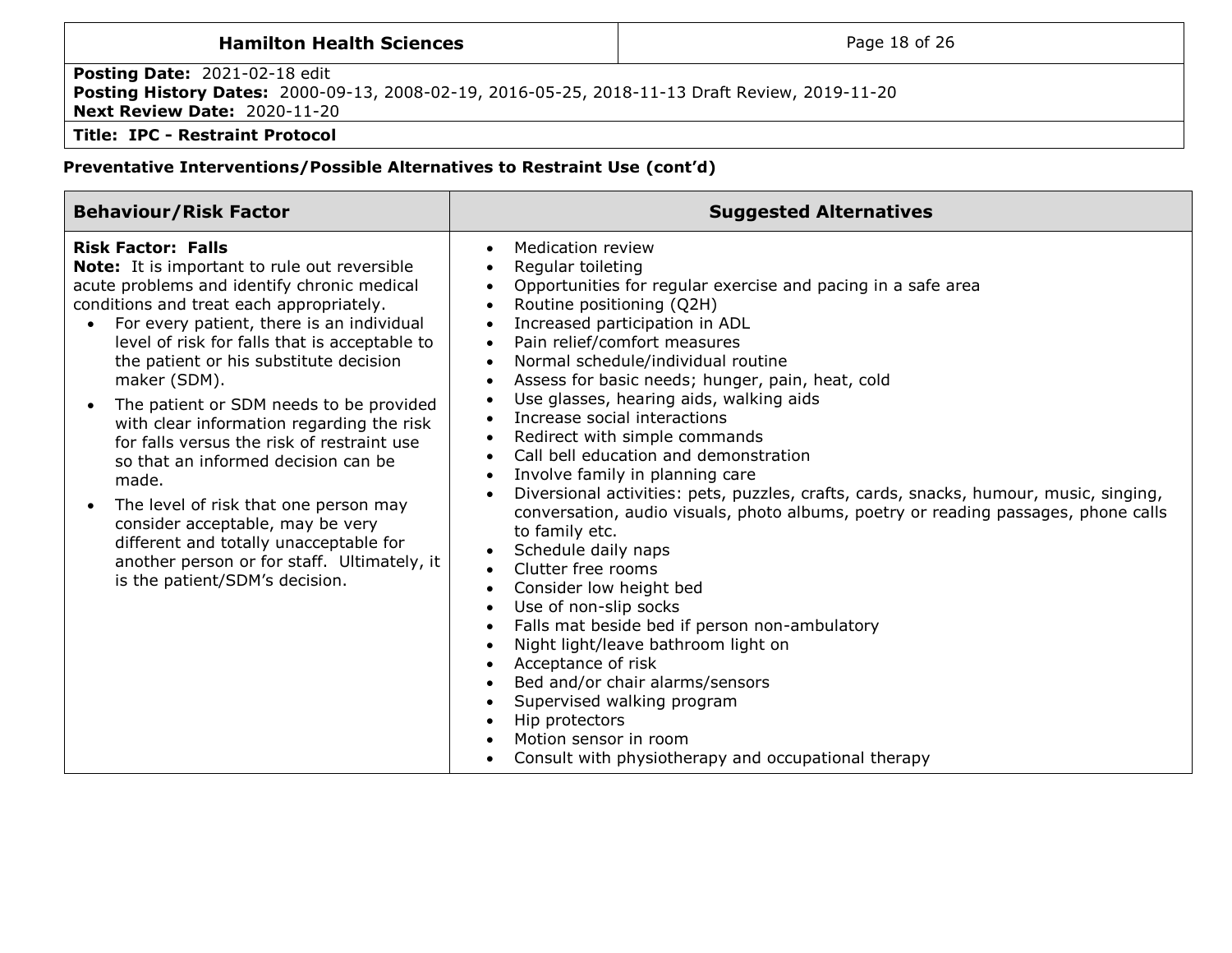| <b>Hamilton Health Sciences</b>                                                                                                                                               | Page 19 of 26 |  |  |  |
|-------------------------------------------------------------------------------------------------------------------------------------------------------------------------------|---------------|--|--|--|
| <b>Posting Date: 2021-02-18 edit</b><br>Posting History Dates: 2000-09-13, 2008-02-19, 2016-05-25, 2018-11-13 Draft Review, 2019-11-20<br><b>Next Review Date: 2020-11-20</b> |               |  |  |  |
| Title: IPC - Restraint Protocol                                                                                                                                               |               |  |  |  |

| <b>Behaviour/Risk Factor</b>                                                                                               | <b>Suggested Alternatives</b>                                                                                                                                                                                                                                                                                                                                                                                                                                                                                                                                                                                                                                                                                                                                                                                                                                                                                                                                                        |
|----------------------------------------------------------------------------------------------------------------------------|--------------------------------------------------------------------------------------------------------------------------------------------------------------------------------------------------------------------------------------------------------------------------------------------------------------------------------------------------------------------------------------------------------------------------------------------------------------------------------------------------------------------------------------------------------------------------------------------------------------------------------------------------------------------------------------------------------------------------------------------------------------------------------------------------------------------------------------------------------------------------------------------------------------------------------------------------------------------------------------|
| <b>Risk Factor: Bed-Exiting</b><br>Assess exiting method, determine the reason,<br>detect patterns, resolve obvious issues | If non ambulatory set bed in lowest position<br>If ambulatory assess for appropriate height of the bed to facilitate safe transfer<br>Use of low height beds<br>Side of bed against the wall<br>Keep one or both top rails up to facilitate rolling/transfers<br>Bed alarm<br>Routine positioning (Q2H)<br>Pain relief/comfort measures<br>Q. 30 minute checks<br>Assess for basic needs; hunger, pain, heat, cold<br>Night light/bathroom light left on<br>Choose room near nursing station<br>Companion/family/volunteer to sit with patient<br>Ensure call bell within reach<br>Hip protectors while in bed<br>Falls mat bedside bed if person non ambulatory<br>Minimize excessive noise/activity<br>Wheelchair/ heavy stationary chair/lazy boy chair beside bed<br>When using pressure relieve mattresses select one that will keep the overall height<br>of the bed low and does not promote sliding (i.e. V4 mattress with Roho or RIK<br>mattress)<br>Motion sensor in room |
| <b>Risk Factor: Sliding from wheelchair</b>                                                                                | Routine positioning (Q2H)<br>$\bullet$<br>Pain relief/comfort measures<br>Monitor and adjust sitting tolerance (time up in chair)<br>Call bell education and demonstration<br>Wheelchair seating assessment by OT<br>Use of anti-slip wheelchair cushion cover                                                                                                                                                                                                                                                                                                                                                                                                                                                                                                                                                                                                                                                                                                                       |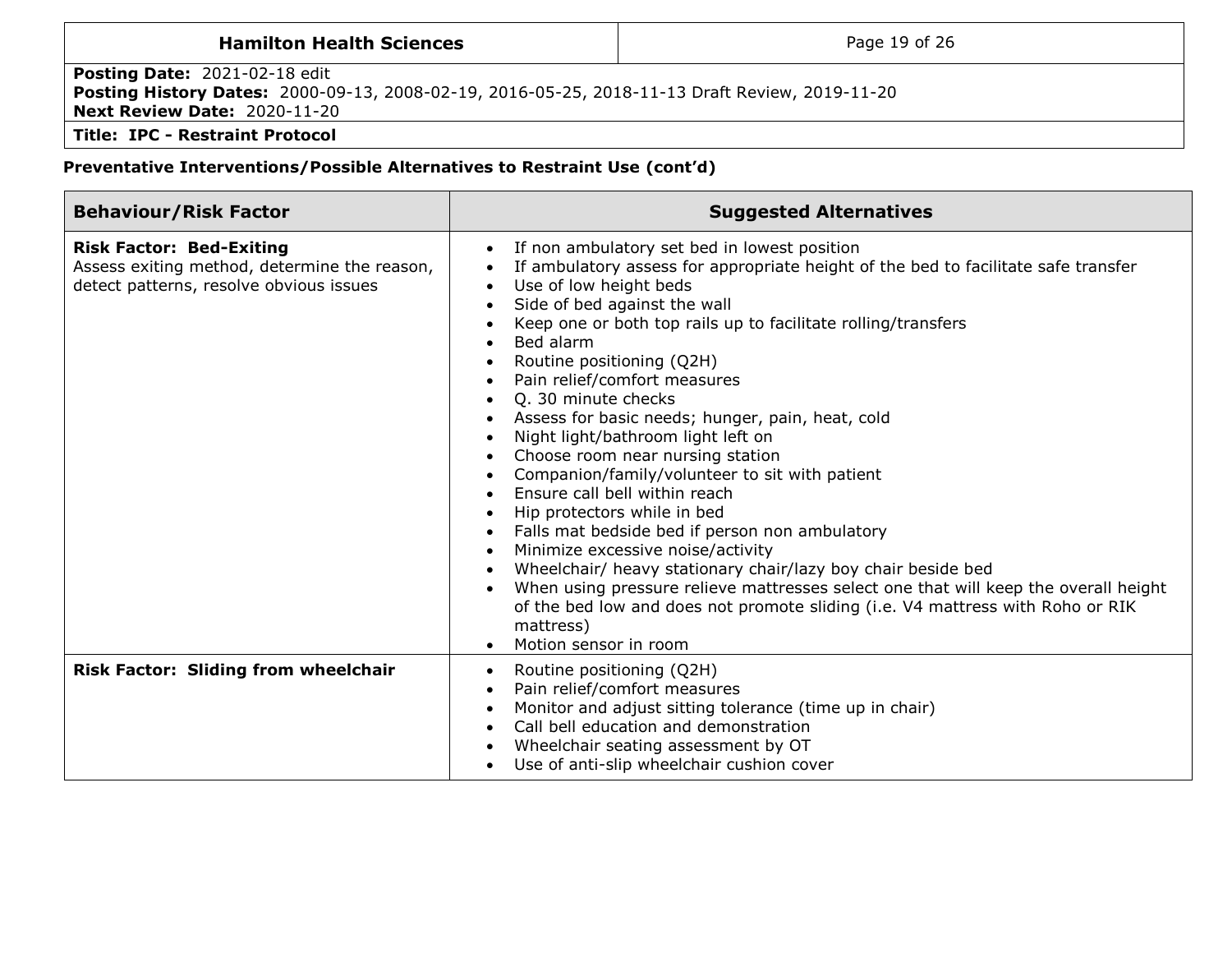<span id="page-19-0"></span>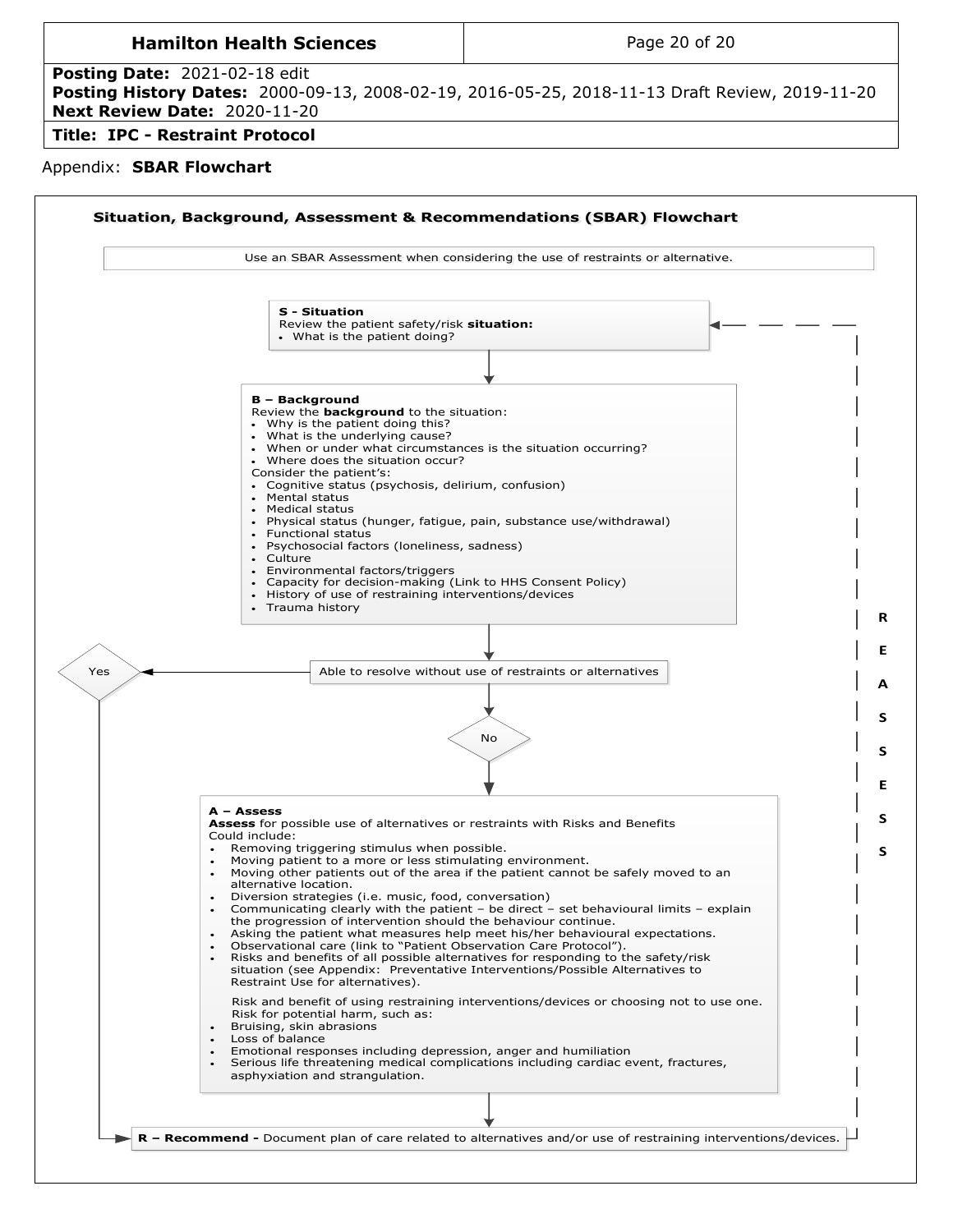<span id="page-20-0"></span>**NOTE: This Addendum is part of the HHS IPC - [Restraint Protocol](http://policy.hhsc.ca/Site_Published/hhsc/document_render.aspx?documentRender.IdType=6&documentRender.GenericField=&documentRender.Id=99172) and as such it needs to be utilized within the context of the Restraint protocol and other relevant HHS polices including HHS MAC - [Consent, Withdrawal or Refusal of Consent for Treatment Policy.](http://policy.hhsc.ca/Site_Published/hhsc/document_render.aspx?documentRender.IdType=6&documentRender.GenericField=&documentRender.Id=95276)**

In the event of a COVID -19 outbreak on a hospital unit<sup>1</sup>, the need may arise to restrain, including to confine patients who are incapable at the time with respect to a restraint intervention decision. Incapable patients may have difficulty following infection control directions to remain isolated in their room to avoid contracting or spreading COVID-19, which places all patients and staff at risk of serious bodily harm, especially those patients with demographic characteristics or comorbidities that put them at heightened risk of severe complications from COVID-19 infection. An example of one such behaviour that presents an increased risk of harm to self or others within the COVID-19 context is wandering (see Appendix: [Considerations for Wandering Behaviour in Patients with Dementia](#page-25-0) below).

## **Incorporating restraints into the** *incapable* **patient's Plan of Treatment**

In cases when all appropriate alternative approaches for the patient to prevent harm to self or others have been exhausted (see Restraints Protocol for [Preventative Interventions/Possible Alternatives to Restraint](#page-14-0) [Use](#page-14-0)), the use of a "restraint" with informed consent will be part of a **plan of treatment.** As soon is possible, a proactive discussion should be initiated by the physician with the incapable patient's SDM about including a restraining intervention as a last resort in the plan of treatment if there is a significant infectious disease risk. The discussion should include seeking consent at that time. As part of obtaining informed consent, the risks and benefits of the restraining intervention should be explained, including the desired outcome of avoiding serious complications, including death, arising from a COVID-19 infection in the patient and other co-patients and staff on the unit.

#### **Emergency Situation**

If informed consent to restrain the patient is **not** obtained during the proactive discussion, then the patient or SDM should be advised that restraints may be used in an "emergency" situation to prevent the patient from either inadvertently spreading COVID-19 if positive, or contracting COVID-19, if currently negative. The recommendation for a restraining intervention, including the proposed method and reasons for the recommendation, as well as the content of discussion with the patient or SDM and their voiced reason for refusing consent, should be clearly documented in the patient's chart.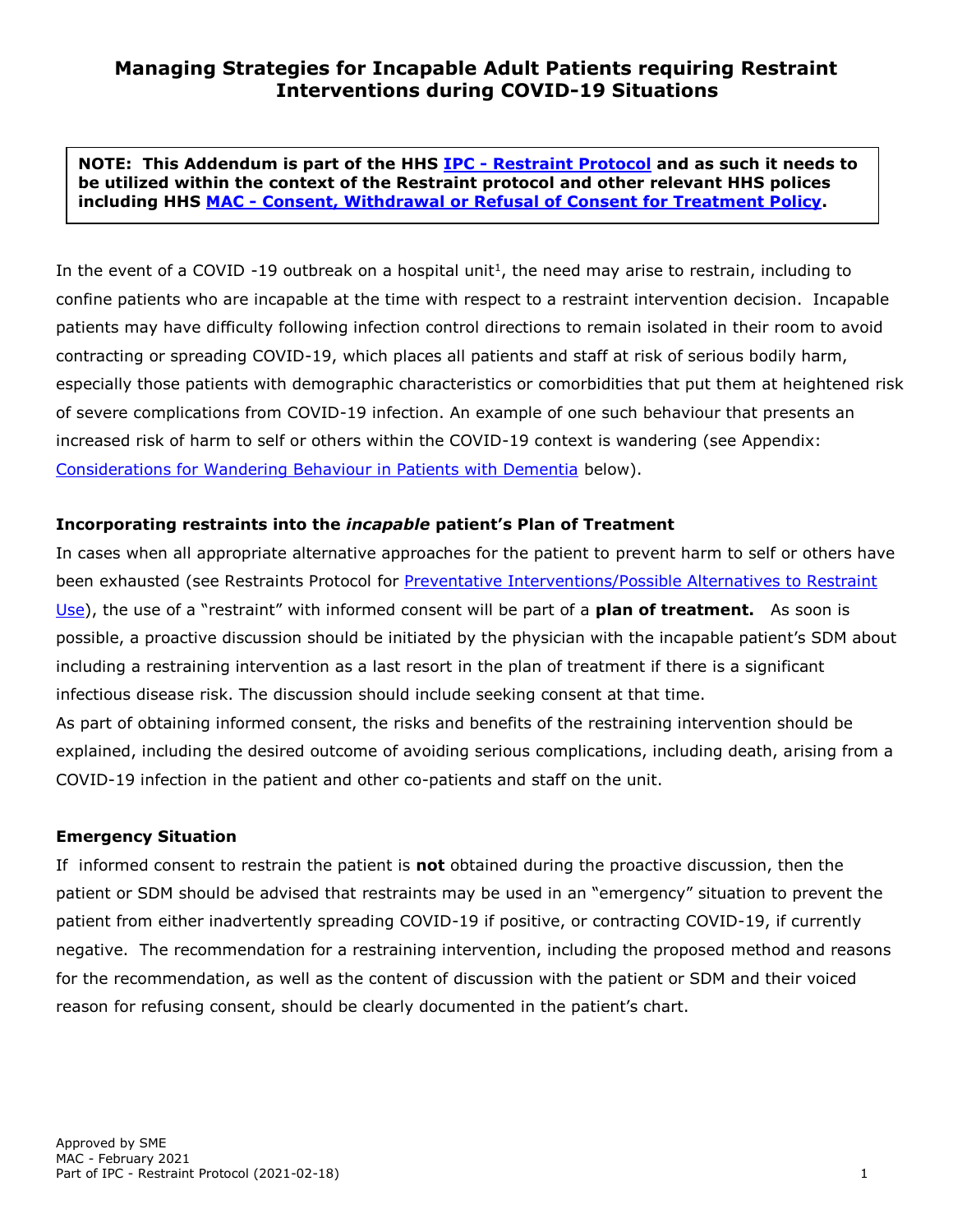The definition of *Emergent Situation* under HHS' Restraint Protocol recognizes the common law duty imposed on health care providers and caregivers to restrain a person, without consent, when immediate action is necessary to prevent serious bodily harm.

In addition, during the COVID-19 pandemic, certain patient situations are considered exceptional and, where the following conditions are met, a person may be restrained without consent, when immediate action is necessary to prevent serious bodily harm, and other reasonable alternatives to restraining have been exhausted:

- the patient does not have capacity to follow Infection Prevention and Control strategies and as a result puts self and others at immediate risk for harm. For example, the patient may be wandering out of their room and into other patients' space, and/or not wearing a facial mask as required *AND*
- there is a significant risk of contracting or spreading COVID 19 (and therefore they or others are at risk for serious bodily harm) because either the unit is in COVID-19 outbreak *OR* the patient has COVID-19 *OR* there is a patient (s) with COVID 19 on the unit and a wandering patient is likely to enter that room.

The SDM should be notified in the event of the use of restraints, using this notification as an opportunity for a further discussion with the SDM about the inclusion of safety measures in the plan of care. When those two conditions on page 2 are met, **and a restraint has been used**, a follow-up discussion takes place as soon as possible with the SDM and includes:

- Informing the SDM of the outbreak
- Informing the SDM that this is considered an emergency situation due to risk of severe complications of COVID -19 for the patient and for other patients
- Informing the SDM (if not informed already) that during these exceptional times it may become necessary to restrain in order to prevent the spread of COVID-19. Explain that it may again become necessary to restrain without prior consent, explain the circumstances under which we would do so, and provide all of the information we would normally cover as outlined in the Restraint protocol, and explain that we will alert the SDM if it has become necessary to use restraint(s), and describe how we will mitigate risk.
- Advising the SDM that in the event that restraint is necessary, the team will endeavour to use the least restraint possible; and
- Advising the SDM of how the patient will be monitored and reassessed.

# **\* All of the above discussions should be documented in the patient's health record.**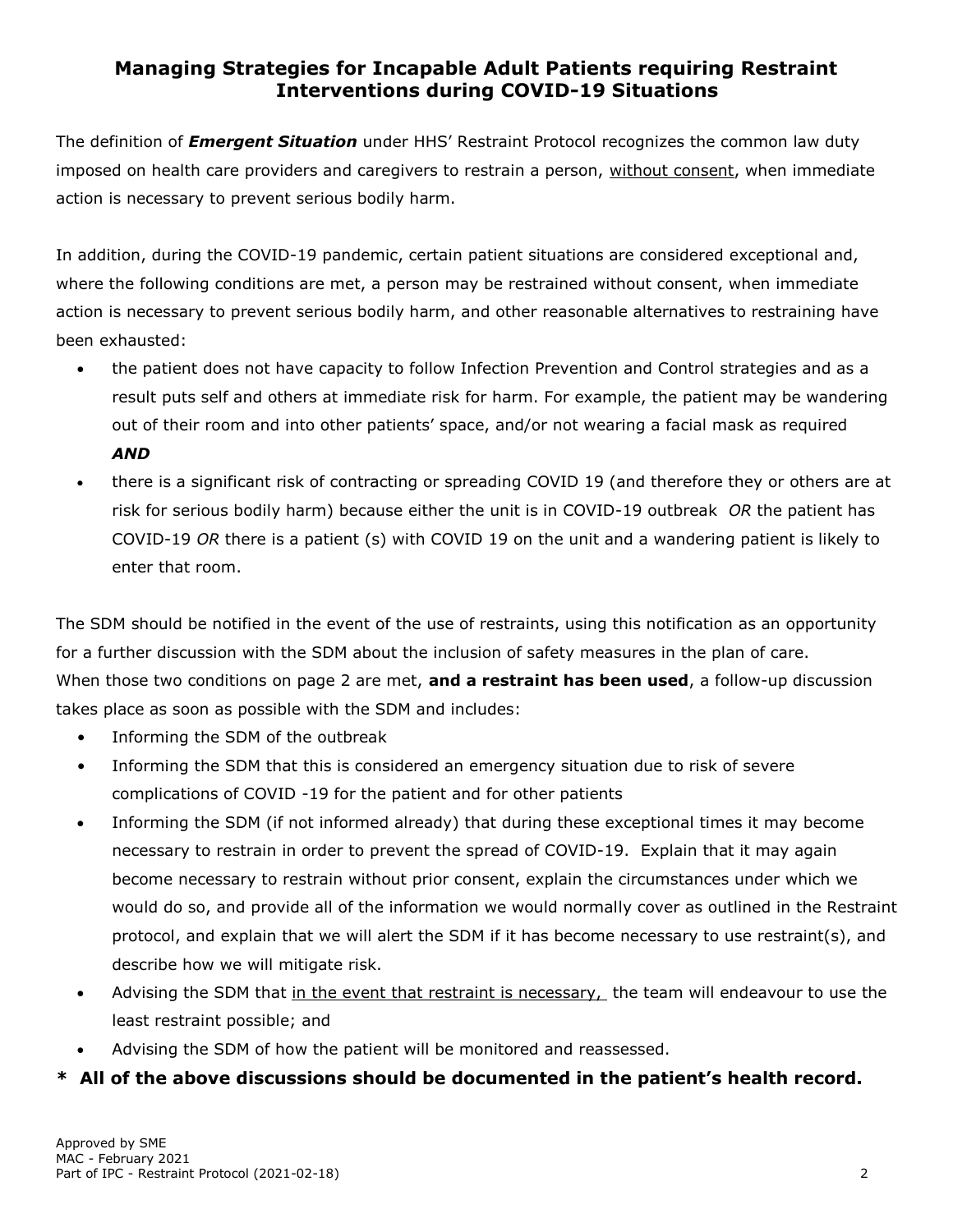## **Ethical Considerations**

The COVID-19 pandemic has precipitated a shift from care focused on individual patients to care from a public health ethics perspective centering on minimizing illness, death, and community disruption.

Pandemic ethics frameworks seek to protect the greatest number of community members while not placing overly burdensome restrictions on individuals. This **utilitarian** perspective is justified in a public health emergency.

Given the limitations to individual liberty that come with pandemic restrictions, we need to be particularly careful to preserve a sphere of individual autonomy and dignity for our patients.

Though we are making community protection our foremost goal, treatments, interventions, and care plans should reflect least restrictive measures. Restrictions should be carefully considered, **proportionate** to the risks involved, and fair. To promote **fairness**, we need to treat patients in equal proportion to their individual need so that patients with equivalent needs will receive equivalent care.

Within the context of restrictions, we should continue to seek opportunities to enhance patient well-being. Providing quality care for COVID-19-positive patients with cognitive issues will require collaborative multidisciplinary teamwork.

To maintain trusting relationships with patients and their loved ones, clinicians, staff and administrators should be able to explain the reasons for restrictions in **transparent** communication and to provide clarification to facilitate understanding.

Health care professionals have a **duty to care**, i.e., to use their knowledge and skills for the betterment of patients. With COVID-19, the duty to care for patients must be balanced with the duty to self, family and others but must not lead to patient abandonment.

Our leaders in administration owe a reciprocal duty of care to staff to ensure that they do not experience harm to physical, emotional, or mental health while caring for COVID+ patients with cognitive issues. Given the complexity of this vulnerable population and the massive changes in health care caused by COVID-19, it is not unexpected that clinicians may experience **moral distress**. Ethics, Psychospiritual Care, and Resiliency resources are available to all staff.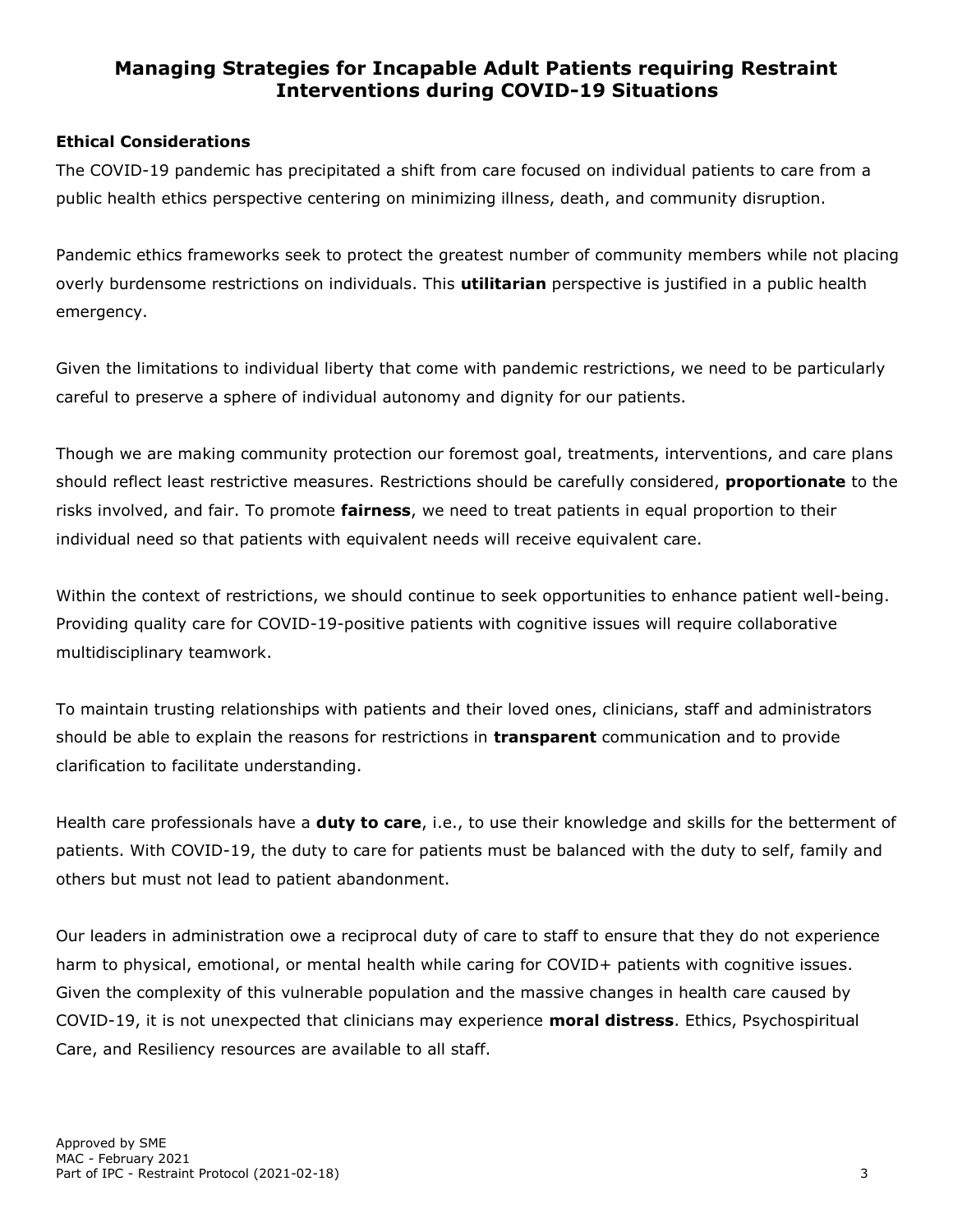Applying a fair process for decision-making that is transparent, inclusive, publicly defensible, and iteratively reviewed, should guide decision-making and help foster and enhance trust.

The risk of COVID-19 affects all people in an institutional setting. We are guided in our endeavor to care for the vulnerable population of COVID-19-positive patients with cognitive issues by upholding the following ethical values:

| <b>Ethical</b><br><b>Value</b> | <b>Description</b>       |           | <b>Application in COVID-19 Pandemic</b>                    |
|--------------------------------|--------------------------|-----------|------------------------------------------------------------|
| Respect for                    | All persons have an      | $\bullet$ | Persons with wandering behaviours that pose a risk to self |
| Persons                        | inherent worth and       |           | or others deserve to be treated with respect and dignity   |
|                                | deserve to be treated    | $\bullet$ | Limits to autonomy should be the least restrictive         |
|                                | to in a manner to        |           | necessary to reduce potential harm                         |
|                                | maximize their dignity   | $\bullet$ | Persons with cognitive impairments may lack the ability to |
|                                | and autonomy             |           | understand the need for isolation and may be unable to     |
|                                |                          |           | understand or articulate how this negatively impacts them. |
|                                |                          |           | This vulnerability should help inform an incremental       |
|                                |                          |           | approach to mitigate risk.                                 |
|                                |                          | $\bullet$ | Absent emergency situations, consent for use of restraints |
|                                |                          |           | should be obtained                                         |
| Equity                         | Similar cases should be  | $\bullet$ | COVID positive or suspected patients should be treated     |
|                                | treated similarly and    |           | comparably to other patients that pose the same degree of  |
|                                | dissimilar cases should  |           | harm to self or others, e.g. similar to other patients on  |
|                                | be treated in a manner   |           | droplet precautions                                        |
|                                | that reflects the        | $\bullet$ | Apply a fair and consistent process for decision-making on |
|                                | dissimilarities          |           | case management                                            |
|                                |                          | $\bullet$ | Benefits and burdens should be fairly distributed          |
| Proportionality                | Restrictions on          | $\bullet$ | Patients that are suspected or confirmed COVID positive    |
| (Risk/Benefit)                 | individual liberty (e.g. |           | would pose an increased risk of harm to others             |
|                                | restraints) should be in | $\bullet$ | Least restrictive measures should be implemented           |
|                                | proportion to the        |           | incrementally only to the point needed to mitigate risk    |
|                                | probability and          | $\bullet$ | Safety measures need to be put in place to ensure risk of  |
|                                | magnitude of risk of     |           | harm related to restraints is mitigated                    |
|                                | harm posed to self or    |           |                                                            |
|                                | others                   |           |                                                            |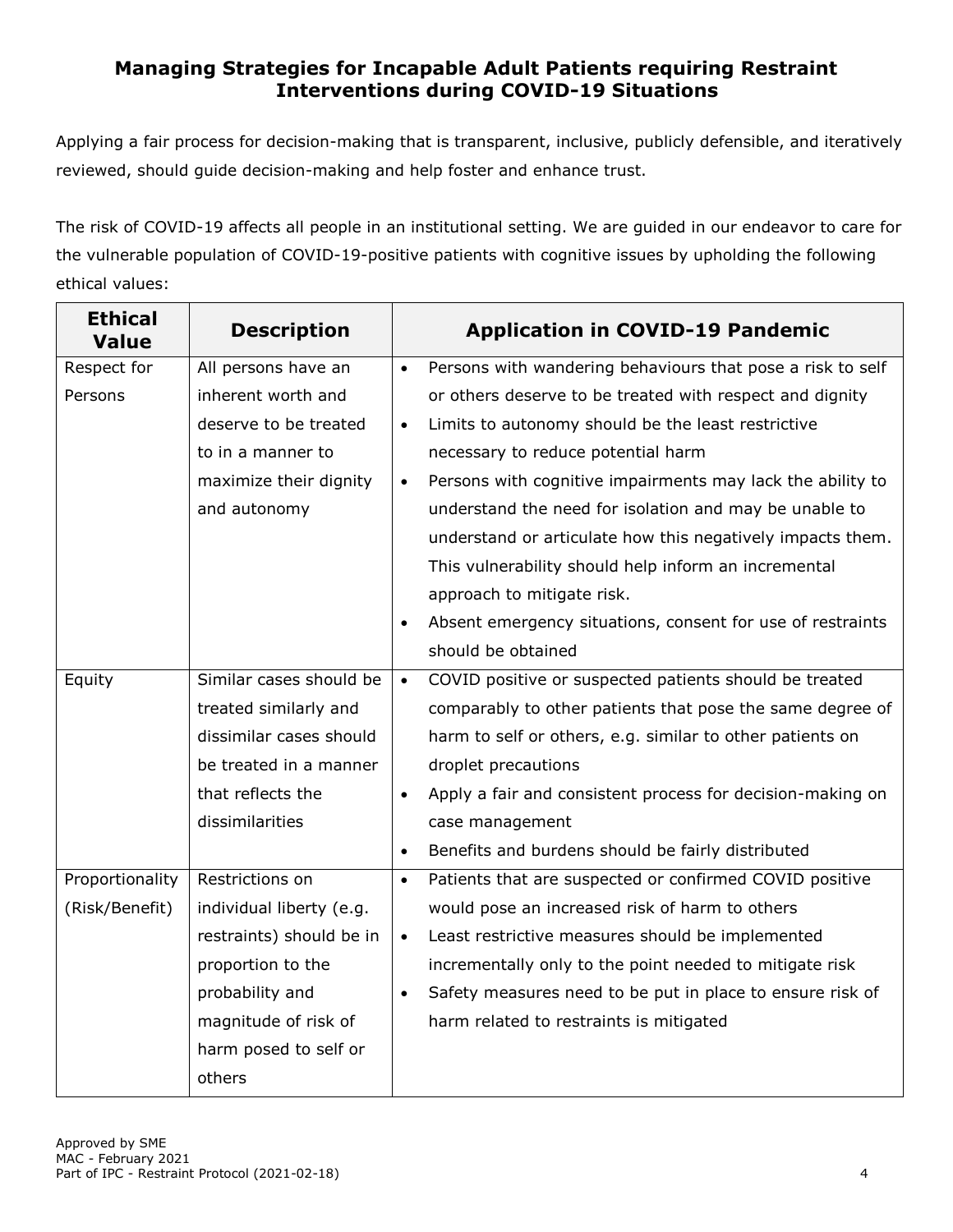| <b>Ethical</b><br><b>Value</b> | <b>Description</b>      |           | <b>Application in COVID-19 Pandemic</b>                          |
|--------------------------------|-------------------------|-----------|------------------------------------------------------------------|
| Reciprocity                    | Supporting those who    | $\bullet$ | If restrictive measures are put in place for a patient,          |
|                                | face a disproportionate |           | specific efforts should be made to mitigate the burden of        |
|                                | burden from a           |           | restrictive measures to the extent possible.                     |
|                                | limitation on           |           | For example, older adults restrained for several days<br>$\circ$ |
|                                | movement and taking     |           | are more likely to develop permanent mobility                    |
|                                | steps to minimize       |           | impairment. Therefore, in addition to providing routine          |
|                                | potential negative      |           | care related to restraint use, consideration needs to be         |
|                                | impacts to the extent   |           | given to a restraining device that allows for a range of         |
|                                | possible                |           | motion exercises (e.g., a wheelchair with locks).                |
|                                |                         |           | Patients who are restrained may feel isolated or<br>$\circ$      |
|                                |                         |           | abandoned, particularly when they do not understand              |
|                                |                         |           | the rationale for being restrained. Staff must support           |
|                                |                         |           | patients by encouraging family visits (unless                    |
|                                |                         |           | contraindicated by the HHS Visiting Policy or if the             |
|                                |                         |           | harm outweighs the benefits), provide access to virtual          |
|                                |                         |           | or other creative support approaches to prevent a                |
|                                |                         |           | feeling of isolation or abandonment.                             |
|                                |                         |           |                                                                  |

#### Note

<sup>1</sup>Unit is not limited to wards and also includes Emergency Department, Intensive Care Unit, etc. Reference

<sup>2</sup>Cipriani, G., Lucetti, C., Nuti, A., & Danti, S. (2014). Wandering and dementia. Psychogeriatrics, 14(2), 135-142. <sup>3</sup>Management Strategies for the Wandering COVID-19 Patient in Acute Care. Alberta Health Services, Covenant Health. August 2020.

<sup>4</sup>The need for restraints as an ongoing treatment needs to be continuously reassessed, recognizing that patient's response to alternatives to restraints may change.

Ethical considerations for managing residents who lack the cognitive ability to adhere to IPAC protocols in long-term care settings. Developed by GTA Ethicists; Lead: Sally Bean. April 2020

Health Care Consent Act s. 7 and s. 25

Patient Restraints Minimization Act s. 6